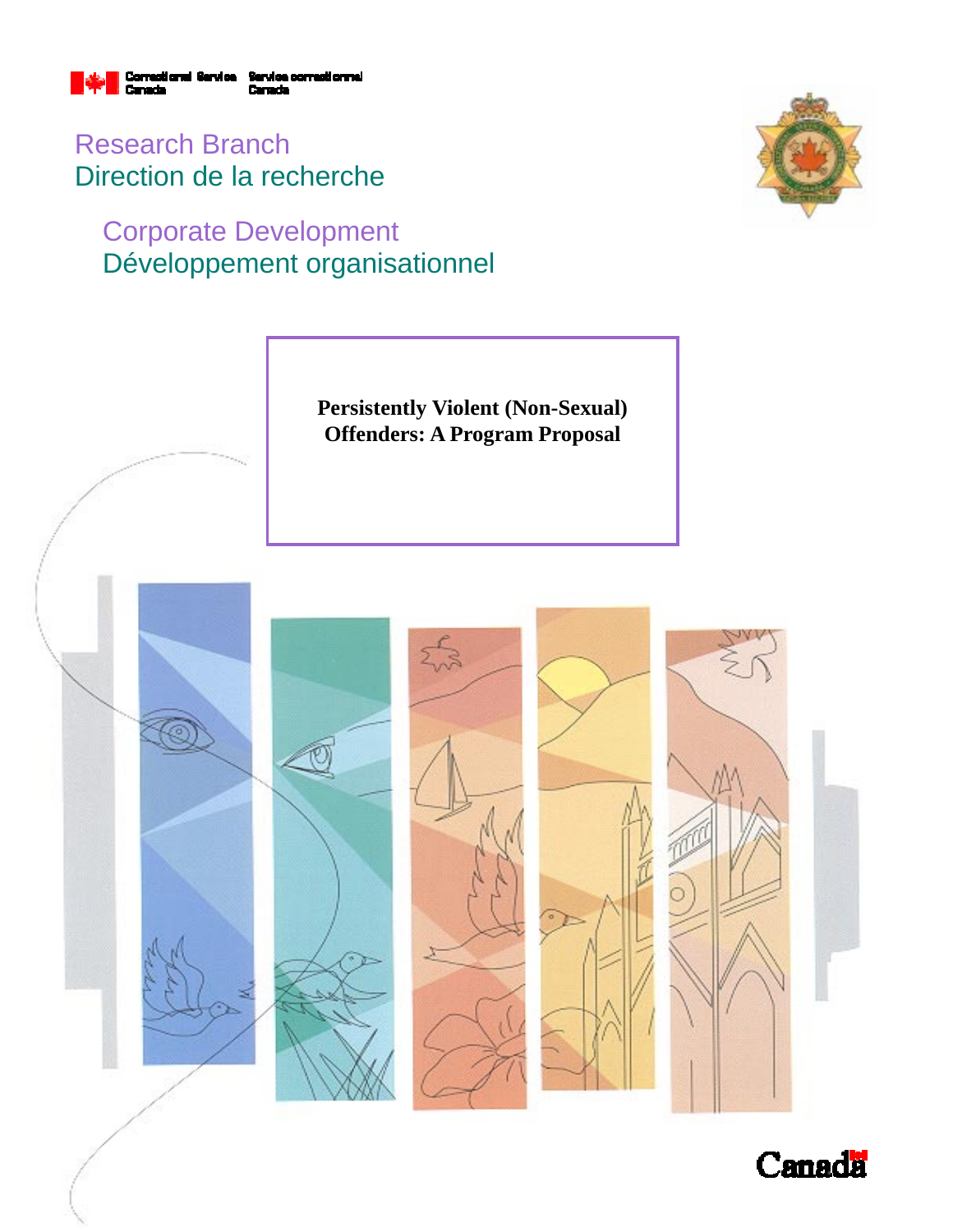# **Persistently Violent (Non-sexual) Offenders: A Program Proposal**

Prepared by:

David Robinson

Research Division Correctional Research and Development Correctional Service of Canada

This report is also available in French. Ce rapport est également disponible en français. Veuillez vous adresser au Secteur de recherche et développement, Service Correctionnel du Canada, 340 avenue Laurier ouest, Ottawa (Ontario) KlA OP9. Should additional copies be required they can be obtained from Correctional Research and Development, Correctional Service of Canada, 340 Laurier Ave., West, Ottawa, Ontario, KlA OP9.

November 1995 **Research Report N° R-42**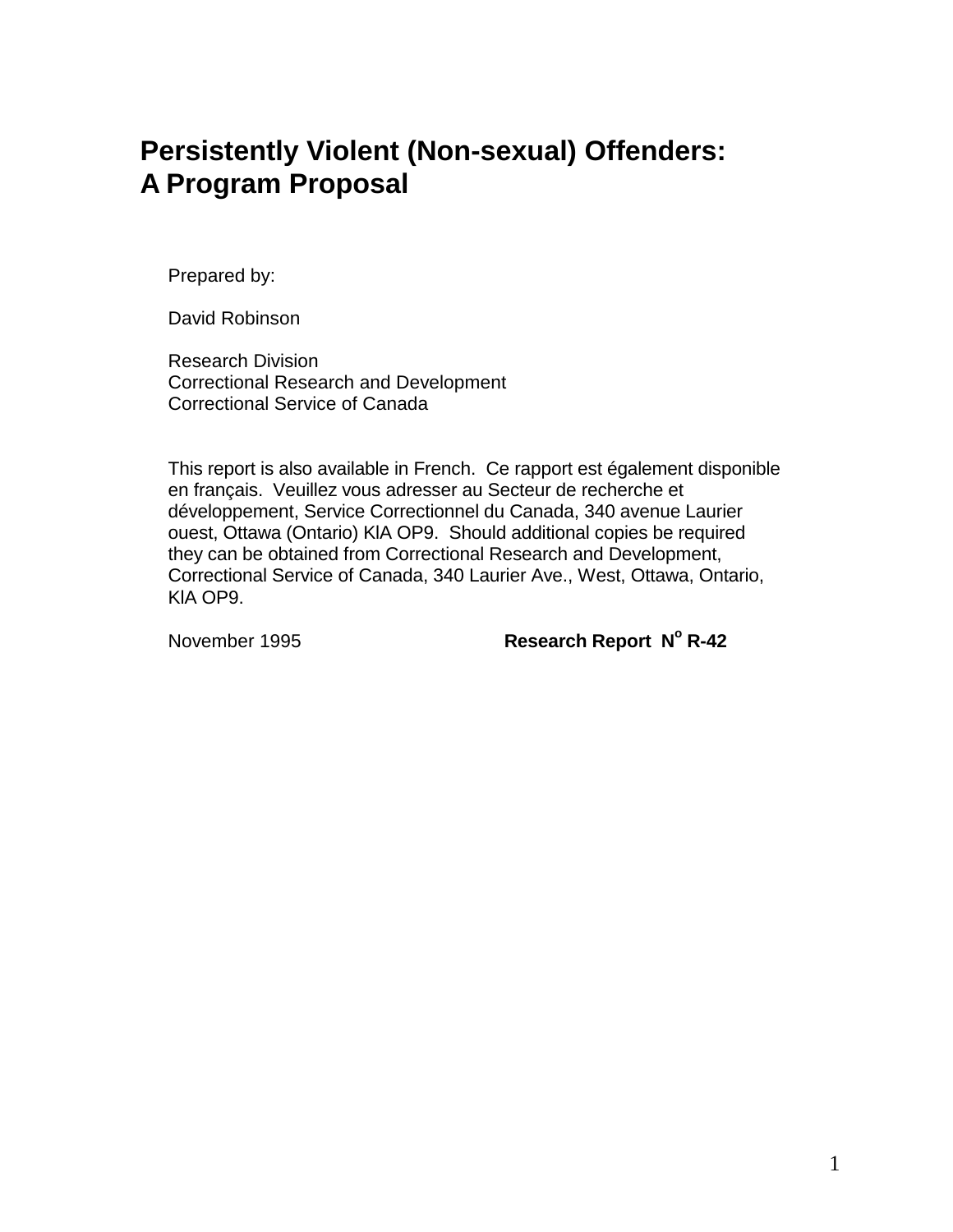## **Table of Contents**

**PERSISTENTLY VIOLENT (NON-SEXUAL) OFFENDERS: A PROGRAM PROPOSAL 1 Table of Contents 2 Executive Summary 4 Introduction 5 Conceptual Model 7 Assessment9** Treatment Targets 10 Treatment Responsivity 11 Treatment Gain 11 **Consultation Group 12 Program Design 12** Selection of Candidates 13 Site Selection 14 Qualifications of Staff 14 Program Description and Duration 15 Sample Size 15 Overview of Treatment Programs 16 **Research Framework 16 Summary 19 References 20 Appendix A Treatment Targets and Suggested Testing 24 Appendix B Responsivity Factors 25 Appendix C Admission Criteria and Program Rules 26 Figure 1 Research Design Flow Chart 27 Figure 2 Anger and Emotions Management Program 28 Figure 3 Cognitive Mediation Program Content Areas 29 Acknowledgments 30**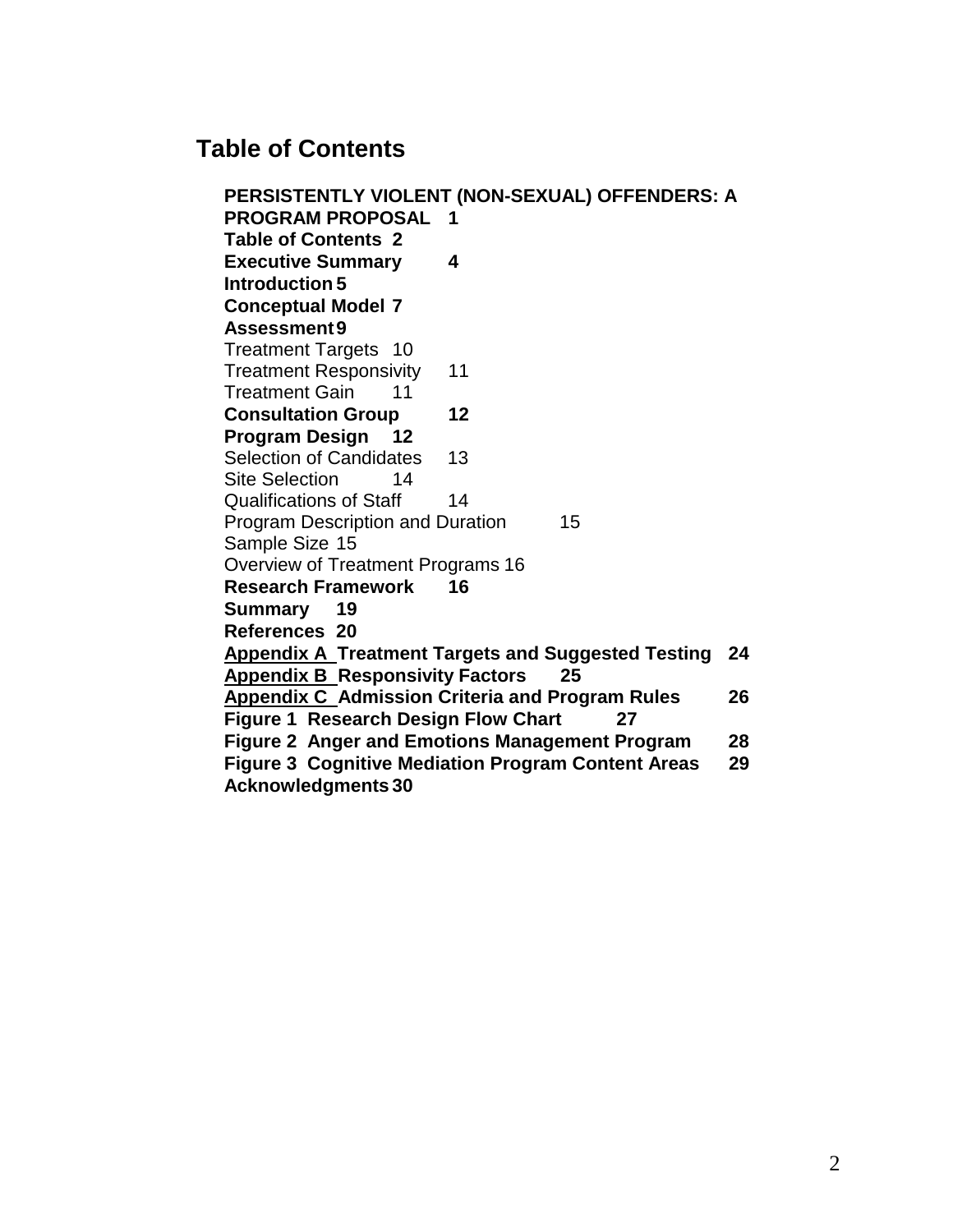### **Executive Summary**

This proposal outlines relevant treatment targets and presents a research framework to evaluate a program for persistently violent (non-sexual) offenders. The proposed program is compatible with existing Correctional Service of Canada programs, but is more intensive than most, reflects an alternate conceptual framework which has been employed in other settings, and has a rigorous assessment component. The proposal recommends providing intervention over a 3 year period at multiple sites, with a matched treatment control (anger management) and untreated groups to permit the evaluation of program effectiveness on institutional violence and post-release recidivism.

The program incorporates novel and multiple measures of interpersonal style (personality), impulsivity and aggressive beliefs. Responsivity or treatability factors relate to an offender's ability and motivation to respond to both the program content and intervention model. These factors are included in the assessment protocol to investigate which factors may potentially influence an offender's response to treatment, an increasingly important consideration for all programs. The results of these investigations will therefore be applicable to a range of offender programming, including anger control, the treatment of sexual offenders, and core programming. Comparisons of types of violent offenders and treatment outcome will be considered.

The program, an intensive intervention, is intended to be more than an educational exercise. It is expected that offenders must demonstrate skill acquisition and application of these skills in order for successful participation in the proposed program. Targets reflected in the treatment components include: aggressive beliefs; anger and arousal; cognitive distortions regarding violence, impulsivity, and self-regulation. Violent offenders are a diverse group who will vary with respect to their needs in these areas.

The specific research questions and methodology, a preliminary assessment battery, overview of treatment components, and consultation process are described in the proposal.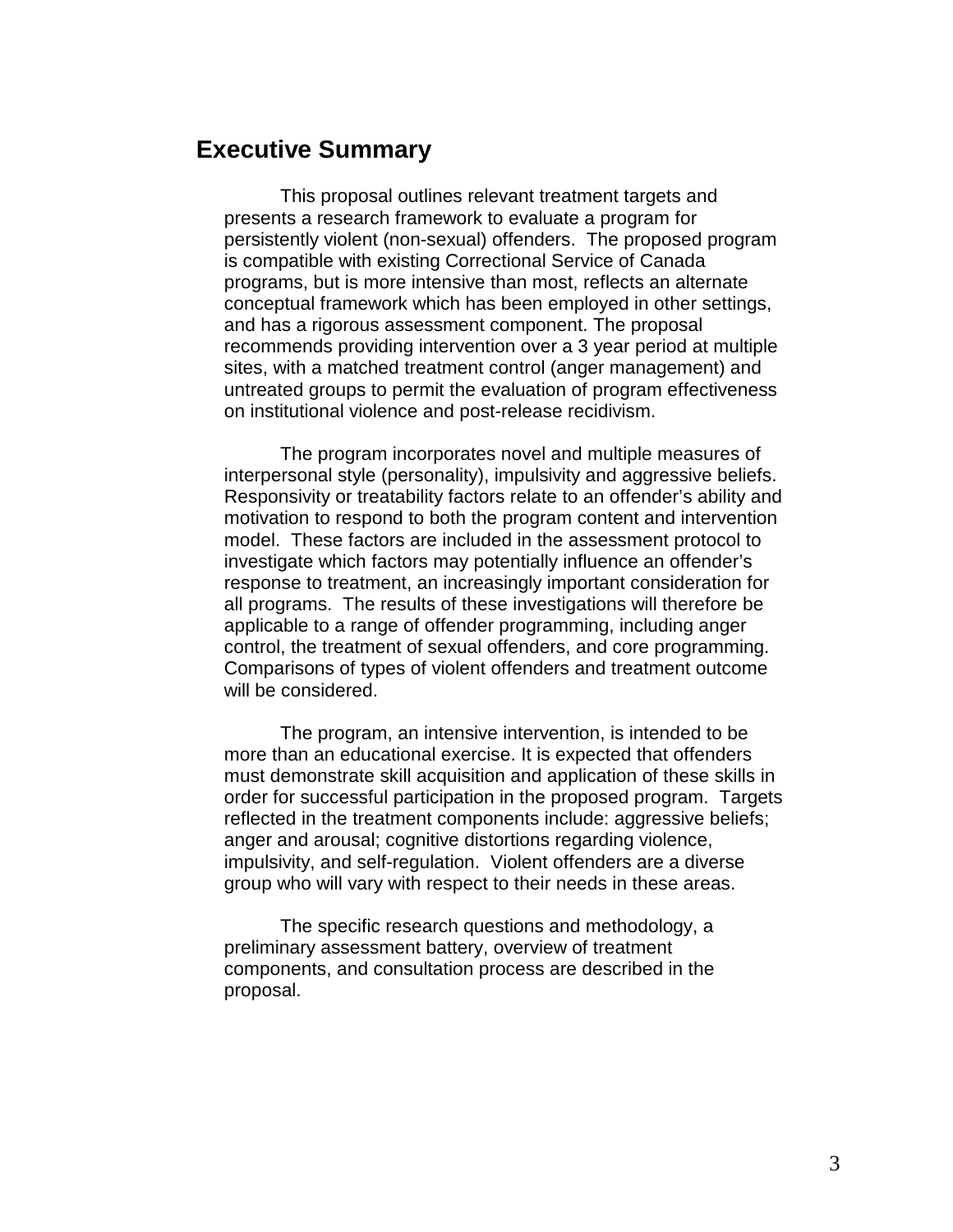#### **Persistently Violent (Non-sexual) Offenders: A Program Proposal**

## **Introduction**

The identification and effective treatment of persistently violent offenders is of paramount concern to the Correctional Service of Canada (CSC) for the protection of Canadian society. This mandate is reflected in Corporate Objectives 1 and 2 which relate to the assessment, treatment and management of violent offenders, and reduction of violence in institutions, respectively. Recent training in the Service incorporating contemporary risk assessment knowledge has been completed with a view towards improving our ability to recognize and respond to offender risk. That such assessment includes both the identification of risk situations and the appropriate management of offenders' level of risk indicates that intervention is an important part of the risk management continuum. Several initiatives have culminated in providing a body of literature which should guide programming for persistently violent (non-sexual) offenders: i) a review of strategies for managing sexual and high-risk offenders (Motiuk, Belcourt, & Bonta, 1995; National Sex Offender Strategy, CSC, 1995); ii) literature reviews on the assessment and treatment of violent offenders (Blackburn, 1993; Rice, Harris, Quinsey, & Lang, in press; Serin, 1994); iii) issues affecting treatment responsivity in offenders (Forum on Corrections Research, 1995); and, iv) several recent summaries of effective correctional programming, including meta-analytic procedures, are now available (e.g., Andrews, Zinger, Hoge, Bonta, Gendreau & Cullen, 1990; Gendreau, in press; Gendreau, Little & Coggin, 1995; Lipsey & Wilson, 1993).

For the purposes of this initiative, persistently violent offenders are defined by any of: a history of seriously violent offenses either as a juvenile or adult; a record of institutional violence, (e.g., threats or assaults against staff or offenders); frequent use of a weapon during crimes; and/or, evidence of explosive behaviour, not attributable to psychosis or overt mental disorder. The intent is to identify a group of offenders who engage in repetitive violence and choose their victims relatively indiscriminately. This high-risk group of offenders would then be provided alternate treatment opportunities for comparison. Specifically, the objective is to offer an intensive program for this group of serious offenders. Existing intake assessment protocols, criminal history records, police reports, and court records will be used to identify potential candidates for programming.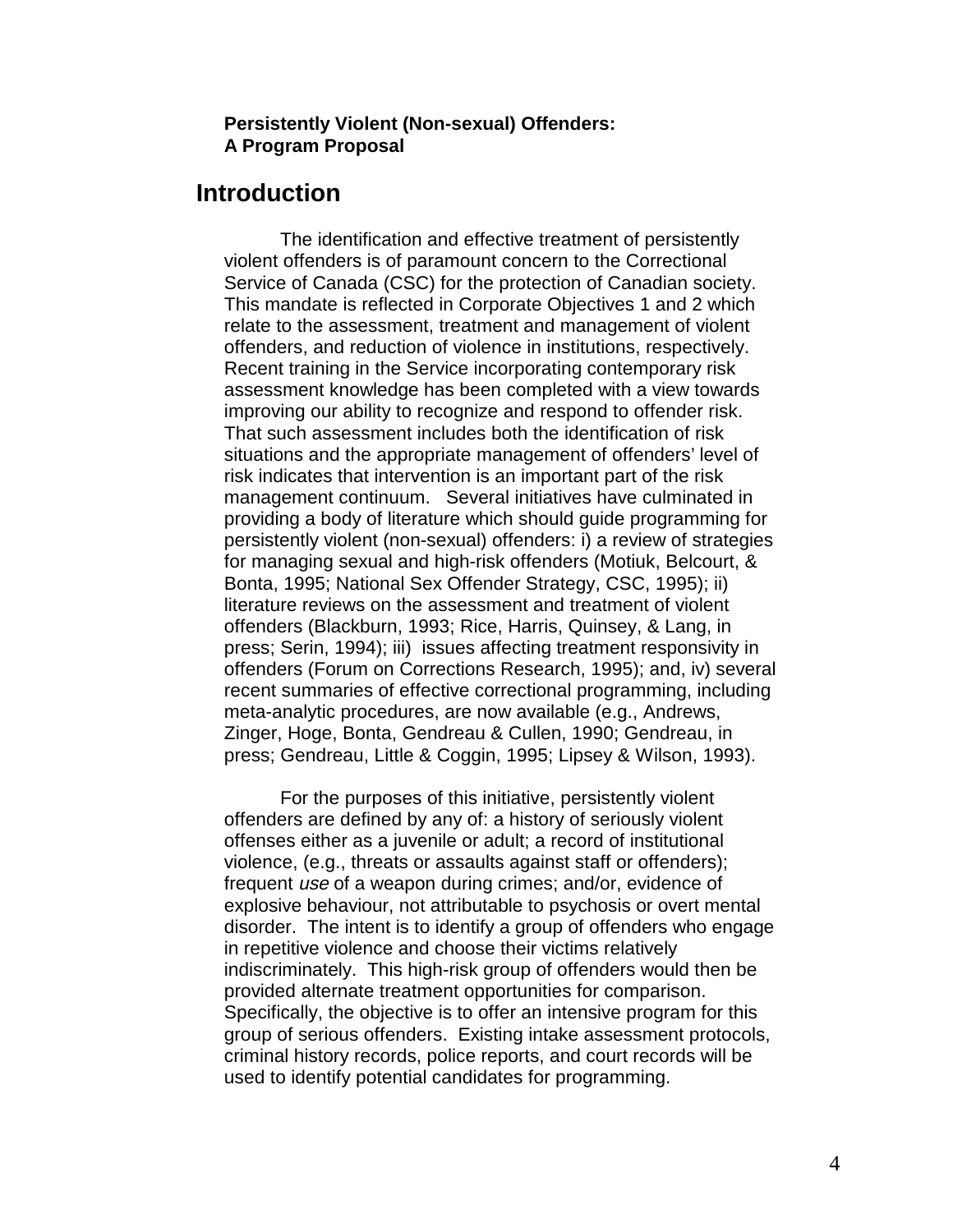A variety of correctional programs have been developed in an attempt to address the needs of violent offenders in general. These include: personality disorder programs; sexual offender treatment; cognitive living skills; anger and emotions control; substance abuse; and domestic violence programs. Further, anger control programs have been provided to offenders for the past decade, albeit with few published findings. As well, a survey is currently underway to create an inventory of programs for violent offenders, including suggested "best practices". It should be noted that these programs differ in their focus, intensity and direction, and at this time, their efficacy remains largely speculative.

For maximum efficacy in treating persistently violent (nonsexual) *offenders* we must distill from the assessment and treatment literature a promising strategy that addresses their unique treatment needs. Such a strategy should consider theoretical issues, reflect contemporary assessment technology, address compliance and responsivity factors, and maintain methodological rigor. The development of a theoretical model would provide an overall framework for intervention and permit the testing of specific hypotheses about intervention and its relation to outcome. Likewise, the incorporation of contemporary assessment advances is critical for measuring appropriate treatment targets and determining the extent of treatment gain. Although offender risk and need assessment knowledge has made considerable gains over the past decade, measurement developments have remained, with only a few exceptions, limited. Finally, the inclusion of responsivity factors, (e.g., age, ethnicity, motivation) is important because high risk offenders have often proven to be resistant to treatment. Even limited treatment progress for persistently violent (non-sexual) offenders may have significantly greater impact on recidivism rates than modest treatment gains for lower risk offenders.

The development of a specific program for these offenders is critical because simple participation in a treatment program has proven insufficient for making substantive changes on a variety of attitudinal and behavioral measures that sustain violence. Fortunately, the literature on correctional treatment identifies the characteristics of good program deliverers that should be incorporated into the treatment of highly resistant offenders (Gendreau, in press; Miller & Rollnick, 1991). Methodological sophistication will, however, be required to investigate the parameters of treatment effectiveness. Optimally, determining which offenders respond best to which components of a particular intervention would permit better matching of offenders to treatment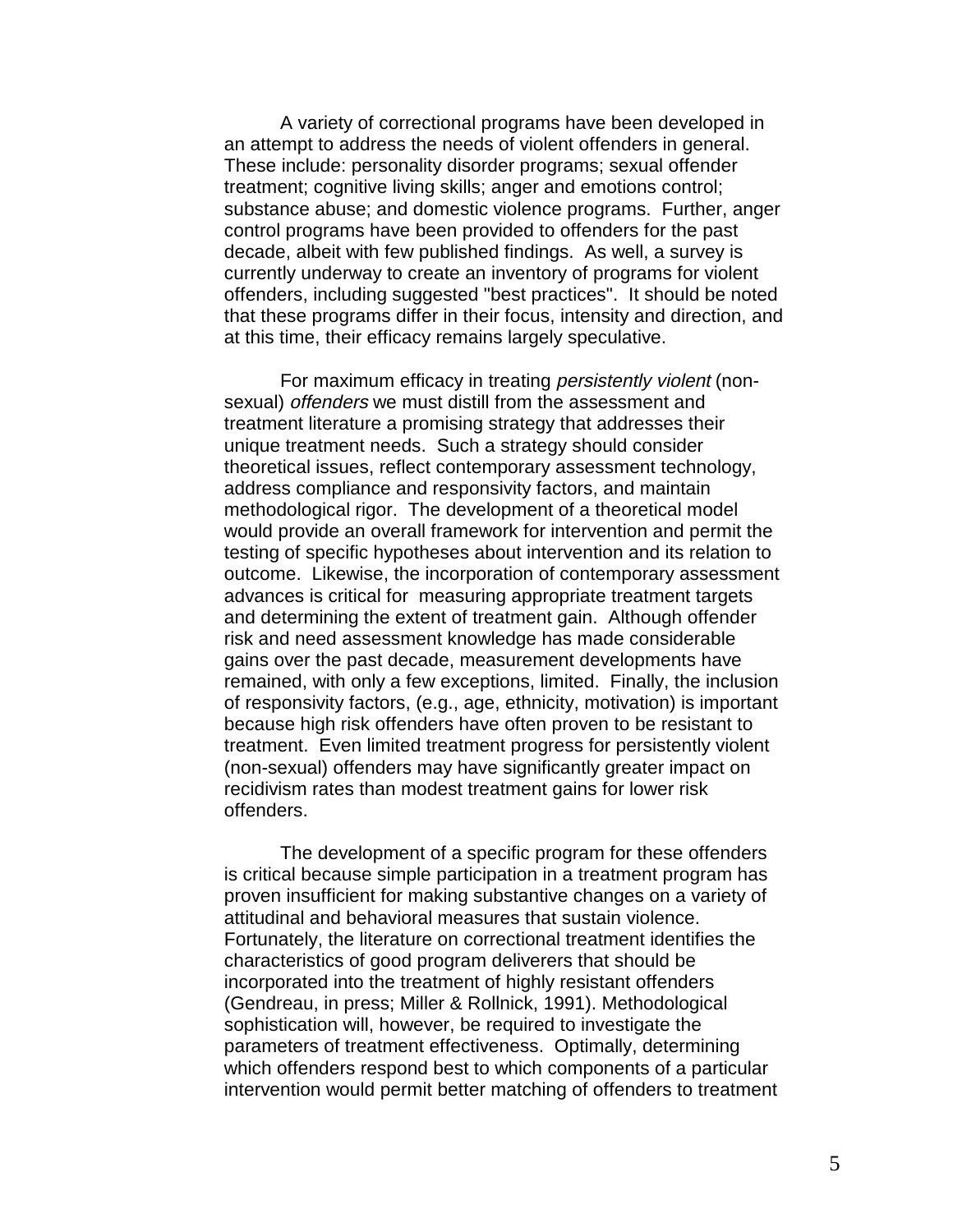resources. Although a pilot initiative, it is imperative to reflect the highest level of program integrity from the current literature. Equally important is the development of a comprehensive research agenda to parallel the delivery of services. Such a research program would yield data that should then inform subsequent decisions regarding such issues as the modification of assessment strategies, treatment content, and selection criteria.

The purpose, then, of this project would be the following: i) to develop and evaluate the efficacy of a conceptual model program for persistently violent (non-sexual) offenders; ii) to investigate the relationship between dynamic treatment variables and recidivism; and, iii) to advance assessment strategies for persistently violent (non-sexual) offenders for incorporation into existing anger control programs, providing a more standardized assessment for the allocation of treatment resources. The treatment program, by design and intensity, is intended to be more than a psycho-educational exercise. Not only should offenders demonstrate skills acquisition post-treatment, but there should be a mechanism for measuring skills application.

### **Conceptual Model**

Violence is a complex phenomenon with multiple determinants. However, there is increasing evidence that persistently violent (non-sexual) offenders share characteristics which predispose them to resolve problems violently or to use violence to gain a particular outcome. Several models (Novaco, 1994; Serin & Kuriychuk, 1994; Zillman, 1988) highlight the importance of arousal and cognitive style in determining whether an individual will respond violently. These models identify, from a theoretical perspective, treatment targets that must be assessed and modified, if a treatment program is to be effective. These treatment targets include: aggressive beliefs, anger and arousal, cognitive distortions regarding violence, impulsivity, and selfregulation deficits. Further, it is anticipated that persistently violent (non-sexual) offenders will vary regarding the relative importance of each of these concepts. That is, violent offenders are heterogeneous and diverse, requiring prescriptive intervention.

Briefly, these models emphasize the central role of aggressive beliefs or cognitive schema in offenders' vigilance towards antecedent events and their regulation of arousal and impulsivity. Anger is an important antecedent to violence (Novaco, 1994), but, not all violence is precipitated by increased arousal or anger. That is, some offenders' violence is instrumental, or used to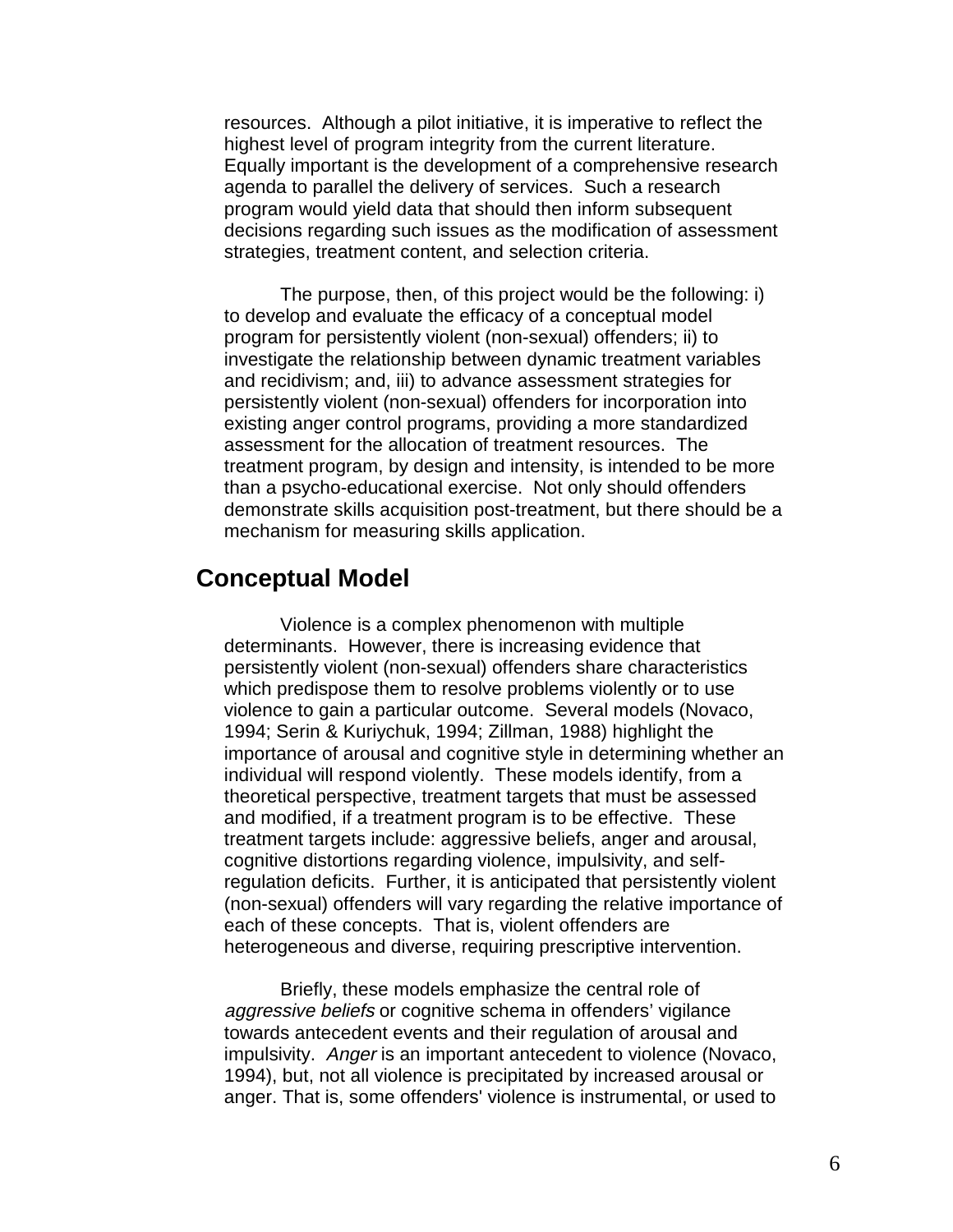gain a particular outcome. Cognitive style appears to be relevant for the identification of offenders whose egocentricity and lack of concern for others is central to their interactions, including instrumental violence. The literature on schema (Novaco & Welsh, 1989; Serin & Kuriychuk, 1994) and social- information processing deficits (Dodge, 1986) suggests that persistently violent individuals demonstrate *cognitive distortions* regarding interpersonal conflict, both real or imagined. These schema result in their belief that others act with malevolence and lead to pre-emptive aggression and egocentric views, (i.e., righteous use of violence). Efforts to measure these deficits include hypothetical vignettes or stories (Dodge, 1986), interpersonal rating systems (Agee, 1990), and selfreport questionnaires (Bettman, 1995; Slaby & Guerra, 1988; Serin & Kuriychuk, 1993).

Impulsivity is also considered to be an important determinant of violence in offenders in that deficits relate to the control or selfregulation of behaviour, i.e., poor behavioral inhibition (Barratt, 1994). Impulsivity has been viewed as either an inability to be reflective or the interval between a particular event and the individual's response. Aggression has been linked to impulsiveness across various domains: motor (acting without thinking); cognitive (making quick decisions); and non-planning (unconcern for consequences). Management of impulsivity or improved self-regulation, then, incorporates recognition of increased arousal and the use of competing strategies, improved problem-solving, and clearer consideration of consequences. Selfregulation, then, involves more than simply increasing the time until an individual responds, it implies withholding certain responses. Further, impulsivity is in part a function of the method of measurement used, and is considered two dimensional, either cognitive or behavioral (Barratt, 1994; White, Moffit, Caspi, Bartusch, Needles, & Stouthamer-Loeber, 1994). Newman's investigation of self-regulation in offenders has led to the identification of a group of offenders whose disinhibition occurs most often when they are involved in goal-directed behaviors, or impaired because of high emotional states or substance abuse (Newman, 1990; Newman & Wallace, 1993a). This research on self-regulation suggests that offenders may vary regarding the best strategy for them to control their impulsive behaviour (Newman & Wallace, 1993a, 1993b). The issues of schema, arousal, and disinhibition need to be incorporated into a theoretical model for violent offenders and guide intervention (Novaco, 1994; Serin & Kuriychuk, 1994).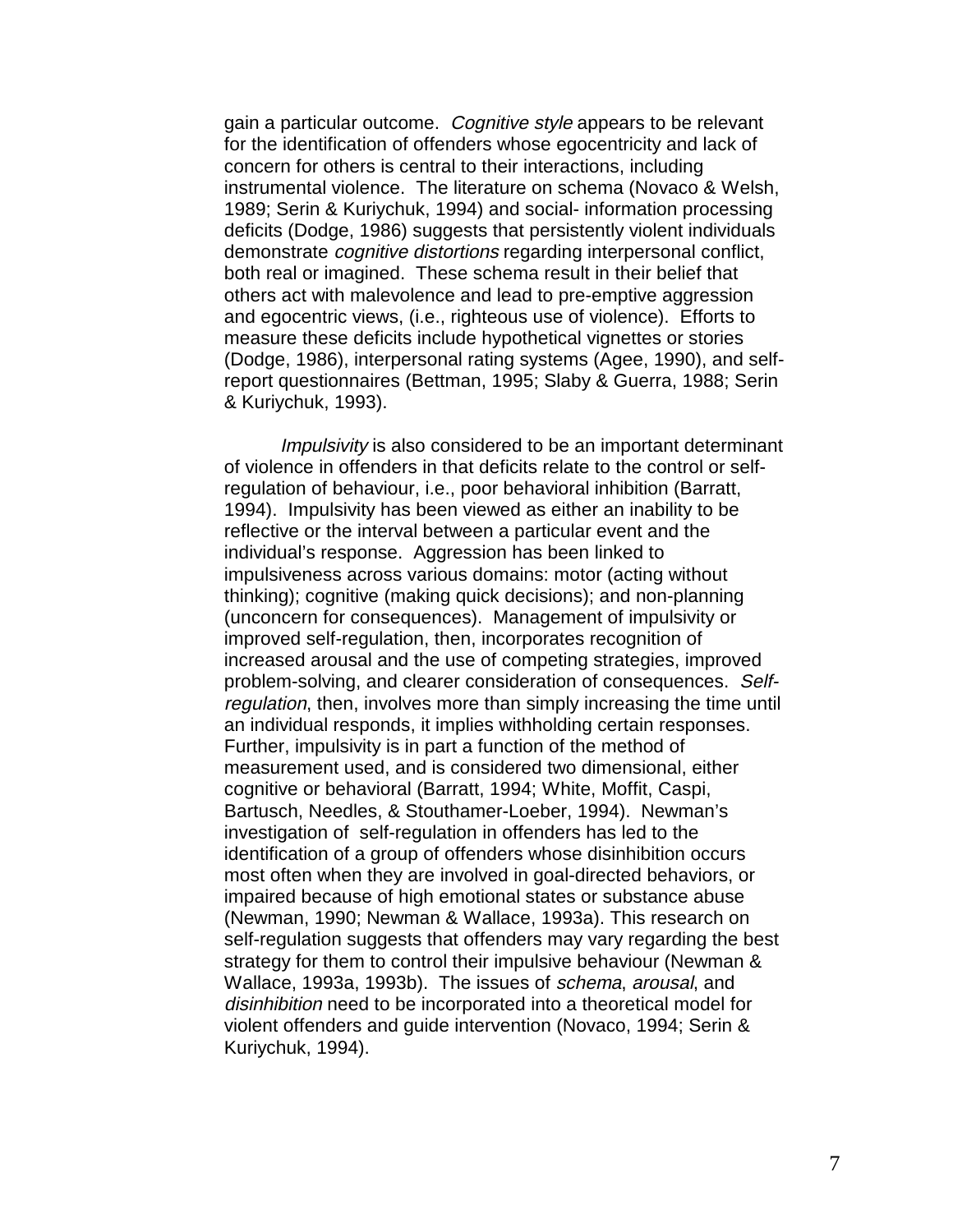### **Assessment**

An important consideration in the assessment and treatment of violent offenders is their heterogeneity. Offenders differ in terms of demographic factors, but also developmental history, criminal history, criminogenic needs, and skills levels. For violent offenders, additional issues such as degree of planning, anger (undercontrol), hostility (overcontrol), victim injury, weapon interest, developmental patterns of violence, motivational cues, and victim affiliation must also be considered. Offenders with the same index offense could therefore have different treatment needs, although some overlap would occur. Given this heterogeneity and the diversity of proximal cues or high risk situations, adopting a relapse prevention framework may be helpful in individualizing assessment and treatment efforts. This approach has been successfully applied with offender populations in the areas of substance abuse (Annis, 1986) and sexual offending (Marques, Day, Nelson, & West, 1994; Pithers, 1990). Such an approach is also consistent with the principles of effective risk management. Identifying high risk situations as treatment targets permits review and monitoring of these situations when the offender is under supervision in the community. Assessment of offenders' understanding of high risk situations (institutional or community), relapse prevention principles, and competence in responding to these situations can be adapted from materials developed for sex offenders (California Department of Mental Health, Sex Offender Treatment and Evaluation Project, 1988). For this proposal, relapse prevention principles will be reflected in the program content and reinforced through weekly individual sessions and homework logs/assignments.

Increasingly, cognitive behavioral approaches are dominating intervention efforts with offenders (Andrews & Bonta, 1994; Blackburn, 1993). Moreover, less structured approaches have not proved effective with offender populations (Gendreau, in press). Best practices for good correctional programming have been described by Andrews and his colleagues (Andrews & Bonta, 1994) and have been supported by recent meta-analytic reviews of the treatment literature (Andrews, Zinger, Hoge, Bonta, Gendreau, & Cullen, 1990; Gendreau, Little, & Goggin, 1995). These components have also been endorsed by advocates of treatment for mentally disordered offenders (Rice & Harris, 1993; Rice, Harris, Quinsey, Harris, & Lang, in press).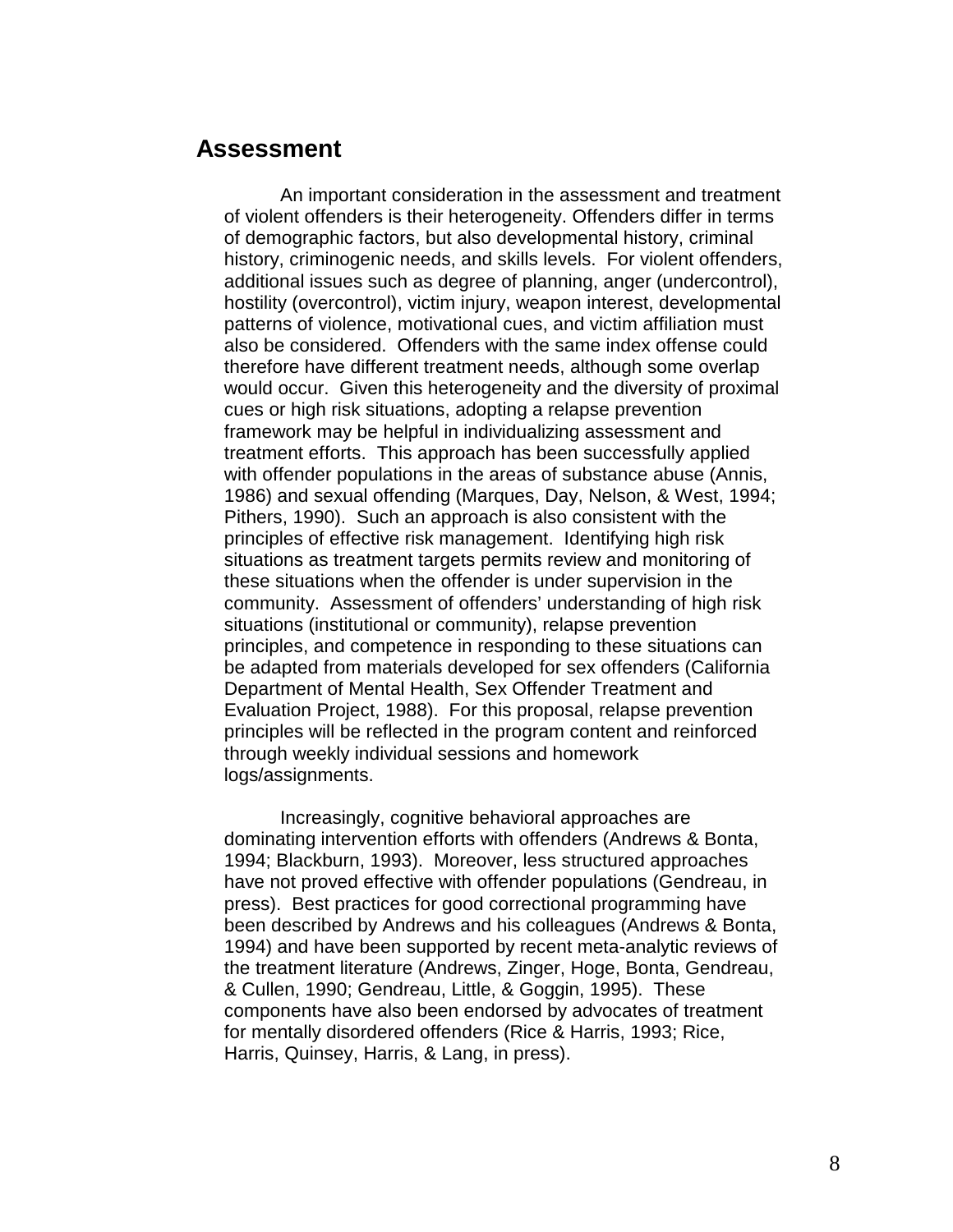A review of programs designed to address the treatment needs of violent offenders yields reasonable consensus regarding the areas that should be targeted in a treatment program (Blackburn, 1993; Rice, Harris, Quinsey, & Cyr, 1990; Serin, 1994). Perhaps, because of offender heterogeneity and differing theoretical perspectives guiding offender programming, there is little consensus regarding the relative importance of these content areas and the preferred order of presentation in a treatment program. Clinically, it would seem desirable to provide components of programs that are incremental, such that knowledge and mastery of one skill is prerequisite to the next step in the treatment process. Treatment should also be prescriptive, (i.e., related to an offender's specific treatment needs). More specifically, treatment should only be provided where there is evidence that the offender has particular deficits or needs. Pre-treatment assessment of program requirements, then, is critical to ensure the appropriate allocation of resources.

### **Assessment of: Treatment Targets**

The psychological constructs highlighted earlier from conceptual models can be directly translated into treatment targets. These include: anger (definition, anger cues, anger triggers, relaxation training, and cognition's); cognitive processing (aggressive beliefs, expectancies and appraisals, attribution biases); impulse control; problem-solving; substance abuse; social and communication skills; assertiveness training; empathy (victim impact); moral reasoning, and criminal attitudes and associations. These latter two appear to be important components in the maintenance of violent criminal behaviour. Peer support for antisocial and violent behaviour must be challenged and alternate support systems developed as part of the follow-up process to maintain those gains derived from the treatment program (Andrews & Bonta, 1994; Andrews, Young, Wormith, & Searle, 1973). These content areas or treatment targets then, identify specific skills deficits which must be addressed in the treatment program. It is important that offenders demonstrate both skills acquisition, (i.e., new learning) and skills application, (i.e., generalization and use of these skills in different contexts).

Multiple offender-specific assessment strategies for each of these targets need to be developed. In some cases measures exist, but reliance on self-report measures of treatment needs and gains have been a notable weakness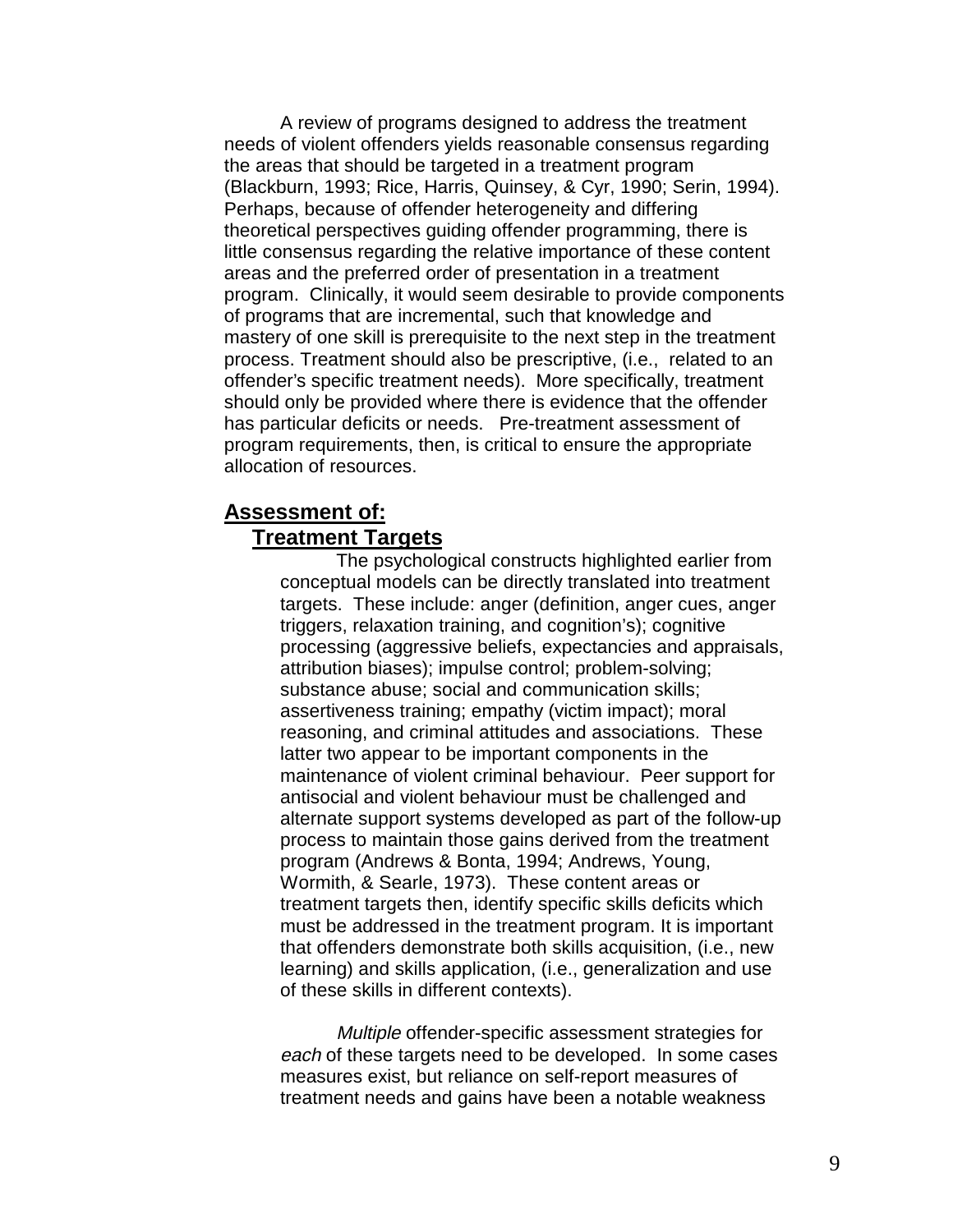(Serin, 1994). A preliminary list of measures for each treatment target is presented in Appendix A. This is an exhaustive battery, but computerization of many of the selfreport scales will decrease the time for testing, enhance compliance, and facilitate data entry. Such inclusiveness is considered important to meet the research function of this treatment program proposal. In addition, assessment strategies should include behavioral measures, detailed histories, consideration of interpersonal style in various settings and by different raters within the institution, synthesis of criminal history variables, and self-report. Peer ratings might also be helpful, but may be difficult to operationalize. Computerized assessment, pencil and paper tests, clinical interviews, and role plays should all be incorporated into a broad assessment battery. Optimally, there should be convergence among different approaches of measurement of the same construct.

There is less agreement regarding the intensity of treatment required in a particular case, but it is inferred that higher-risk, higher-need cases warrant more intensive intervention. The specific inference is that such cases are both more resistant to change and have poorer baseline skills. There may, however, be a ceiling or limit regarding the intensity of intervention and anticipated gains (Serin, 1995). Treatment which is more intensive or of longer duration should not be viewed as a panacea, rather an important management strategy for persistently violent offenders.

While some argue that sexual and non-sexual offenders have similar treatment needs (Quinsey, Rice, Harris, & Lalumière, 1993), important differences remain relevant to assessment and treatment (Motiuk, Belcourt, & Bonta, 1995; National Sex Offender Strategy, CSC, 1995; Prentky, 1995). Nonetheless, a review of treatment targets for sex offender programs reveals considerable overlap with targets for non-sexual offenders (see National Sex Offender Strategy, CSC, 1995). Further, it has been suggested that those variables which predict recidivism among non-sexual offenders may apply also to sexual offenders (Quinsey, Rice, & Harris, 1995). This implies that gains in the assessment and treatment of persistently violent (nonsexual) offenders could have application to the treatment and management of sexual offenders.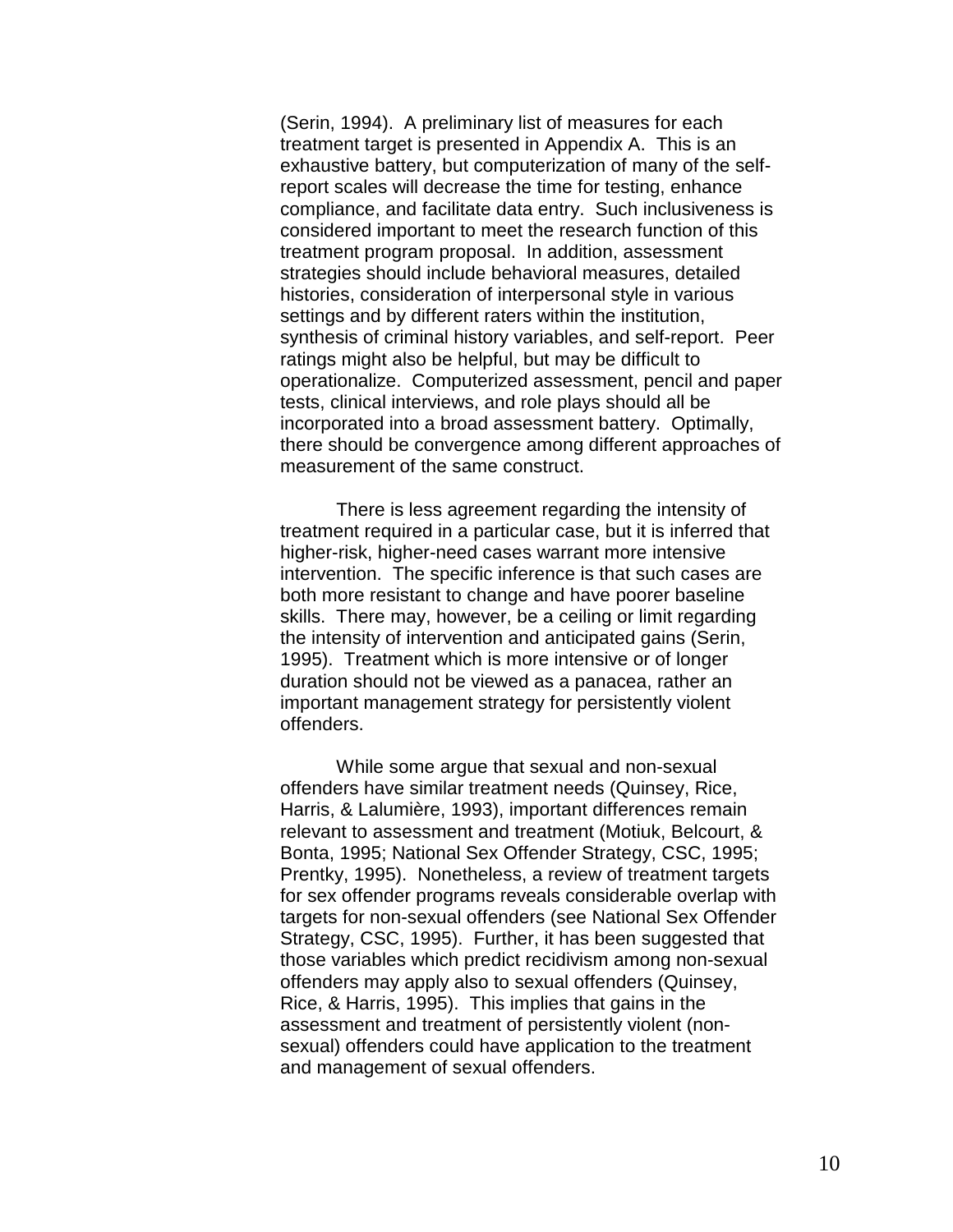## **Assessment of** : **Treatment Responsivity**

Treatability has been described as an elusive construct, yet it is central to increasing our understanding about treatment efficacy. While efforts to operationalize what is meant by the term treatability have not been particularly successful (Heilbrun, Bennett, Evans, Offult, Reiff, & White 1992), the relevant parameters have been provided. Some of these, (e.g., response to prior treatment, and motivation for treatment) have been incorporated into a self-report scale (Baxter, Marion, & Goguen, 1995). Additionally, related issues have been included in measures of offender participation in treatment (Ogloff, Wong, & Greenwood, 1990). The appropriateness of the particular treatment has also been considered (Heilbrun, et al., 1992).

Marques and colleagues have also recognized the importance of treatment gain and have developed behavioral rating scales to reflect increased competence which correlate with post-treatment performance (Marques, et al., 1994). Finally, case workers' sequential ratings of offender's needs are related to release performance (Motiuk & Brown, 1994), suggesting that improvements in the measurement of dynamic factors will improve post-treatment predictions. Appendix B presents responsivity factors, although specific measures will need to be developed for this project. It is important, however, that treatment gain not be confounded by assessment of treatability, such that only those who respond to treatment are considered treatable. Rather, treatment responsivity could be potentially enhanced by pre-treatment orientation sessions. Another way of conceptualizing this dilemma is to view offenders as differing in their level of readiness for treatment (Prochaska, DiClemente, & Norcross, 1992). This could then be controlled for statistically in data analysis.

Similar to the assessment of treatment targets, responsivity factors need to be measured using various strategies and at multiple times during the treatment program. Process measures may be instructive dynamic factors which help identify those offenders who best respond to particular elements of intervention.

#### **Assessment of** : **Treatment Gain**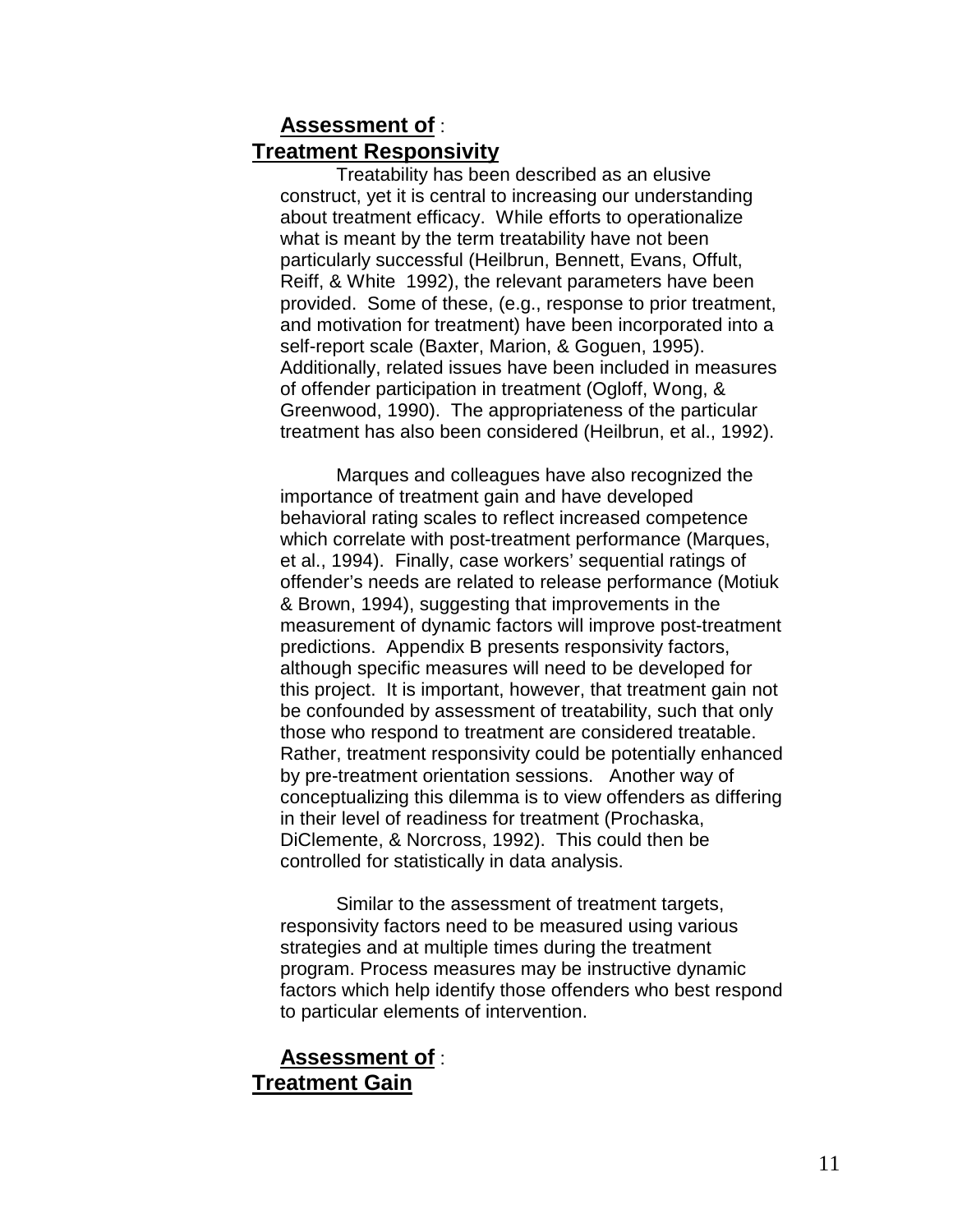The investigation of treatment gain begins with a clear description of what the program is intended to impart, e.g., specific knowledge, skills, and attitudes, which were presumably absent pre-treatment. Each of these gains should be assessed for each treatment target (see above), and post-treatment improvement is a measure of treatment gain. Since offenders vary with respect to their initial level, treatment gain must be reflected in relative rather than absolute terms (higher skilled offenders will be less able than lower skilled offenders to show comparable treatment gain). In addition, an absolute measure is also desirable to determine if there is a threshold for competence and maintenance of a particular skill.

Another measure of treatment gain for violent offenders is reduced institutional violence. Again, relative to baseline (pre-treatment) levels, it is important to determine whether treated offenders decrease the frequency and severity of institutional aggression, both physical and verbal. Institutional records could be augmented by behavioral observations completed by security staff and shop instructors, with appropriate training (although it is recognized this is a time consuming endeavour with difficulty obtaining reliable ratings).

These in-program measures of treatment gain are considered distinct from the generalization to longer-term effects such as recidivism. Regarding release, several measures of treatment gain are possible. First, the impact of program participation can be assessed by considering the rate of transfers to reduced security, granting of release opportunities (ETAs, UTAs, day parole, full parole), or the withholding of detention. Having an untreated control group or alternate treatment control group would provide valid rates for comparison. Once released, assessment of treatment gain is considered by failure rates. Community performance measures could also include compliance with special conditions and treatment follow-up, type of failure, and time until failure. Some success has also been found using ratings of community adjustment (Motiuk & Brown, 1993). A protocol for the data coding and the sources of data are required, but should reflect existing procedures in the Correctional Research and Development section.

## **Consultation Group**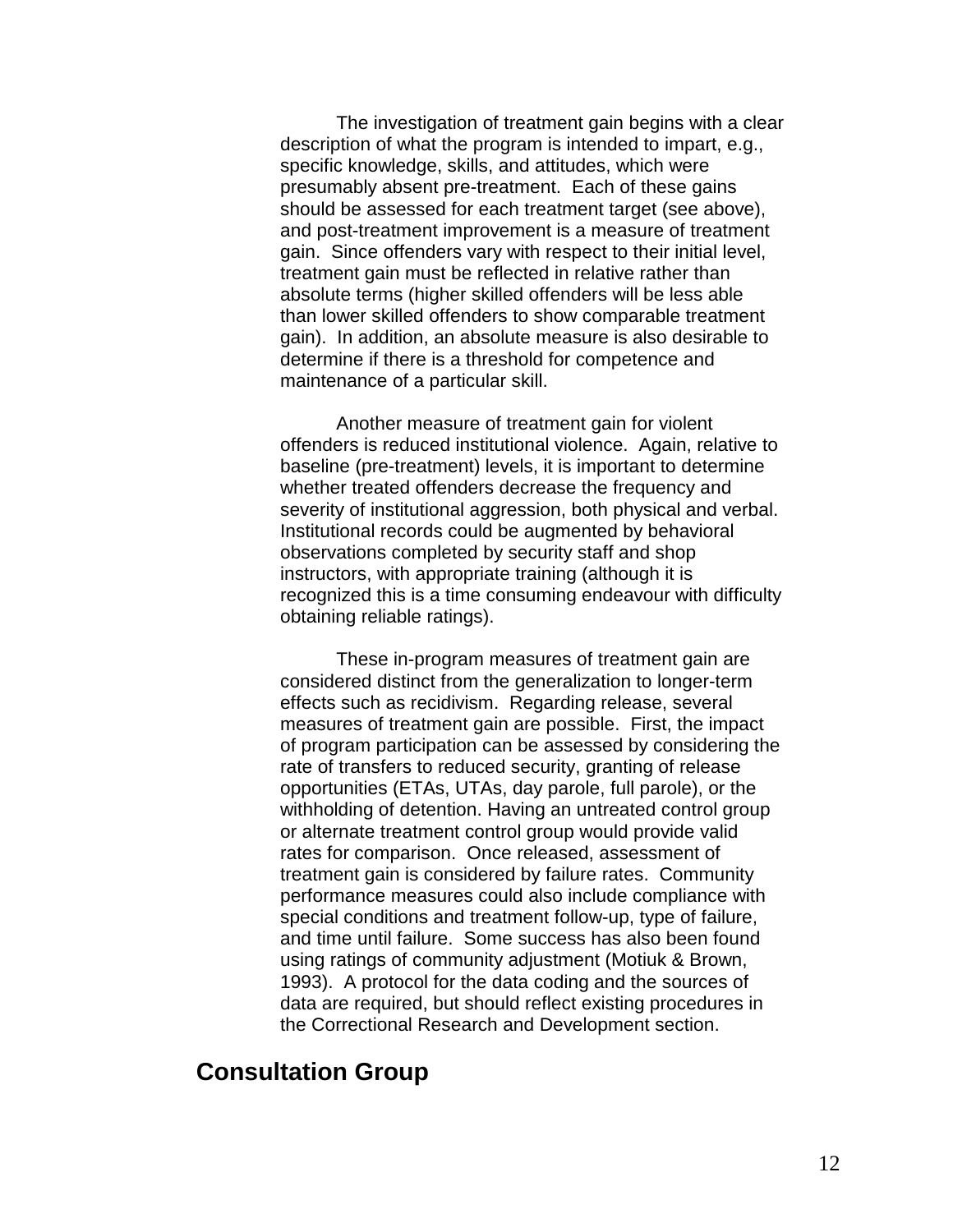In order to ensure the proposal reflects a contemporary contribution to the assessment, treatment, and management of high- risk violent offenders, a consultation process was developed. Accordingly, an earlier version of the proposal was reviewed to ensure the final product be a very high caliber proposal meeting high external and academic standards, as well as operational realities. The methodology proposed was enhanced by the consultation process, but the responsibility for the final product rests with the Project Manager, not the consultants. The consultants have varied backgrounds, permitting a complementary endeavour. Each consultant reviewed the proposal and provided written comments, which were incorporated in this version of the proposal. Additionally, an experts group met to discuss in detail each aspect of the treatment program, the methodology, and research plan.

## **Program Design**

One of the major obstacles to the evaluation of program effectiveness has been weak methodology (Quinsey, et al., 1993) and this is particularly notable in the area of violent offenders (Serin, 1994). Fortunately, the literature on the treatment of sexual offenders, which is conveniently analogous to the treatment of violent offenders, identifies critical issues to consider (Marques, et al., 1994; Quinsey, et al., 1993). As a pilot project intended to inform subsequent programming for persistently violent offenders, it is vital that the methodology meet contemporary standards. At the same time, meeting such requirements is resource intensive and requires careful planning.

After much discussion, it appeared there were two clear options regarding the methodology for the design and intent of the proposed program. One consideration was to a priori identify "types" of violent offenders and match them to a specific type of intervention. The types would be proposed by personality theory, or the Big 5 personality types and some prior work on typologies of violent offenders. These types are broadly reflected in the treatment targets described previously. This strategy would maximize investigations of heterogeneity and prescriptive intervention. A concern was that there is no empirical evidence to support this approach and potentially some offenders would be poorly matched to a particular treatment. A second strategy was to conceptualize an alternate treatment regime (Cognitive Mediation Program) and contrast it with the current programming (Living Skills -Anger and Emotions Management Program) at the same site. Offenders must be randomly assigned to either of the programs,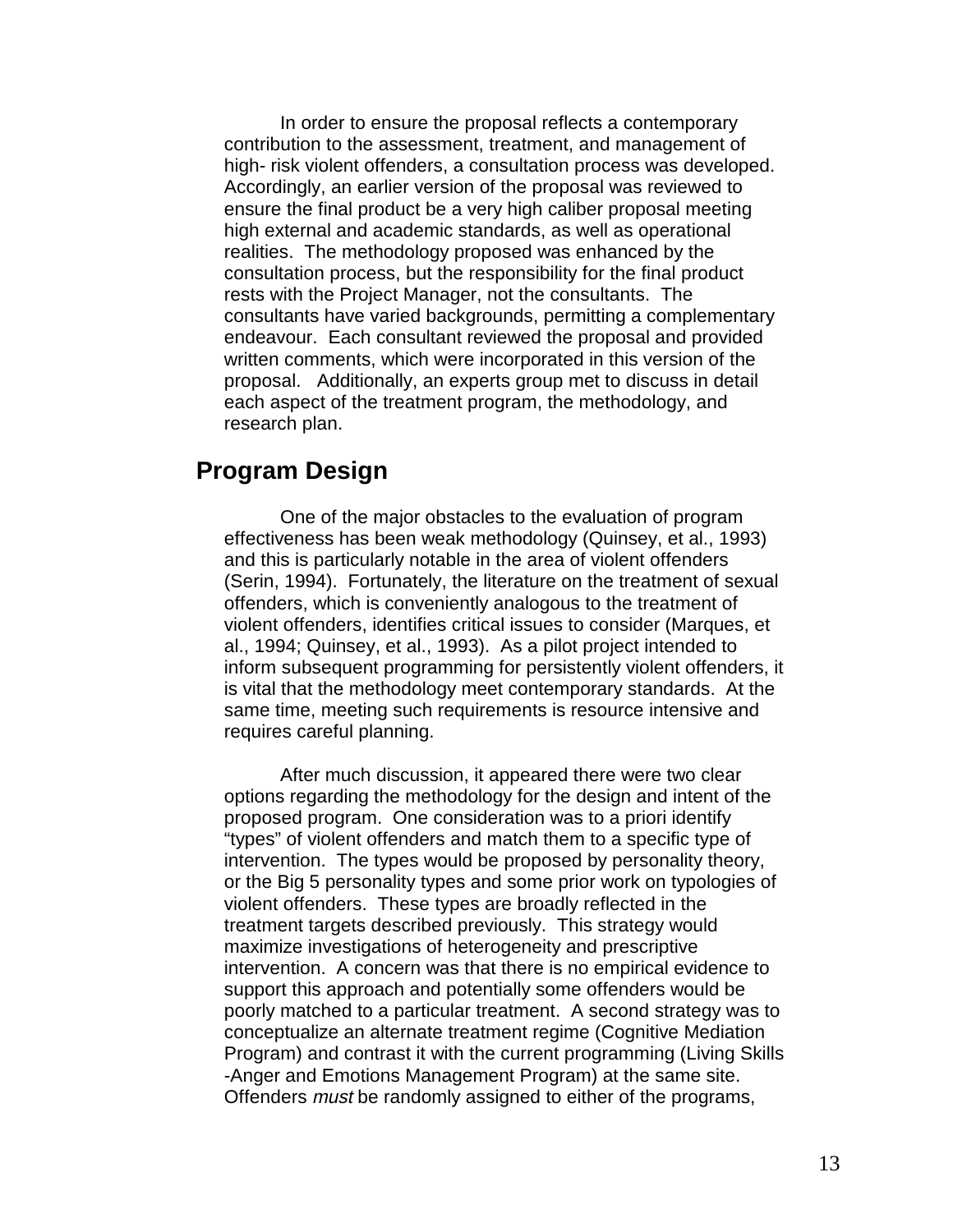which would be of similar length. Offenders in each program would be matched according to risk level (SIR score) and age. Questions relating to heterogeneity and responsivity to treatment would have to be considered after the fact, yet this strategy was superior in that it ensured a program of proven clinical integrity for both the treatment and treatment control groups. This would mean that the pilot aspect of the program would not interfere with operational requirements. Importantly, subsequent investigations of program efficacy, offender compliance, and offender heterogeneity would also be possible. Further, alternate control (untreated) subjects and cohort comparisons could still be considered. The research design is presented in Figure 1.

The problem of offender noncompliance or treatment dropout has practical and methodological implications High rates of noncompliance are one indication that a program lacks effectiveness, at least for those who fail to remain in treatment. Different rates of noncompliance for the treatment and alternate treatment control programs creates unique methodological problems. That is, failure to consider this issue risks suggestions that treatment only works for cases who really didn't need it. Options to address this potential concern include: i) Debrief treatment drop-outs to determine rates for each group and those factors contributing to noncompliance; ii) Complete analyses twice, once with treatment drop-outs included and once with them excluded; iii) Compare treatment drop-outs with treatment completers on relevant variables; iv) Compare failure rates for similar offenders (e.g., risk levels, age, index offense) in control and treatment groups, for treatment drop-outs and completers.

#### **Selection of Candidates**

Admission criteria are presented in Appendix C. Being within two years of release will facilitate recidivism follow-up (unless a participating offender is subsequently detained). The program manual has yet to be developed, but will reflect work by Slaby and Guerra (1990) which is a problem-solving approach. Data collection will be a multiwave, longitudinal design and careful documentation of compliance rates and treatment dropouts will be completed. Assessments will occur pre-treatment, during treatment (multiple times for process measures), and post-treatment. The untreated, treatment control (Anger and Emotions Management Program) and treatment (Cognitive Mediation Program) groups would complete the full assessment pre and post-treatment. In addition to a standardized battery for these phases, specific measures for program content will be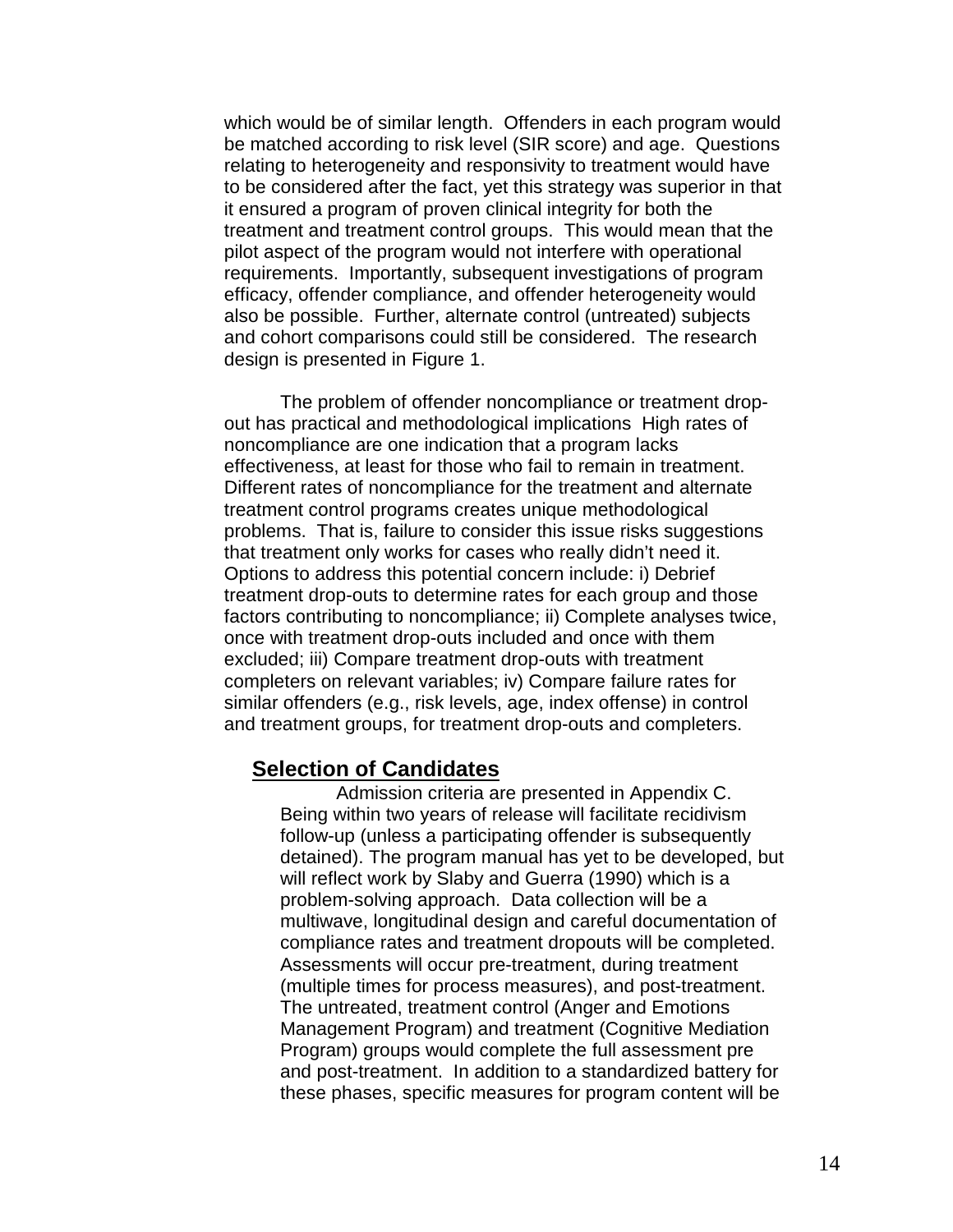considered for each assessment wave. For instance, a detailed social and criminal history and clinical evaluation will only occur at pre-treatment. Additionally, knowledge and performance measures of competency, (i.e., skills acquisition and application) for each treatment target will be developed to ensure offenders understand program content and can apply it to their situation. Abbreviated assessments will occur at 6 month follow-up intervals, including in the community for those offenders released.

#### **Site Selection**

Prior to commencement, a program outline will be required reflecting the underlying philosophy. Sites will have to be selected and treatment staff recruited. Although it is required that the staff have considerable clinical expertise and correctional experience, additional training will be required to ensure the program is delivered in a standardized manner. While the treatment targets have been identified and a cognitive-behavioral framework proposed, the clinical staff should be co-developers of the treatment manual (several existing manuals are available as a starting point). This will incorporate their collective experience and provide a sense of ownership in the project. The "best practices" yielded from the to-be-completed inventory will also be considered.

Regarding the setting characteristics, a number of researchers recommend that a treatment program be within a specialized area in an institution to maximize therapeutic interaction, to ensure consistent monitoring by staff, and to limit the negative peer interactions with other offenders not in the treatment program (Cooke, 1989; Ogloff, Wong, & Greenwood, 1990). Such a requirement has operational implications, yet is preferred. As this program is intended for medium or maximum security offenders, only a Regional Psychiatric Center (RPC) could easily meet such a requirement. If this were a requirement of site selection it may limit its potential exportation to other settings. Nonetheless, it may be feasible for potential sites to allocate a small range or unit for the program, which over time would become exclusively a treatment range. Assignment of a range would facilitate staff training and reliability of behavioral observations. Potential sites should be approached regarding the viability of such an accommodation.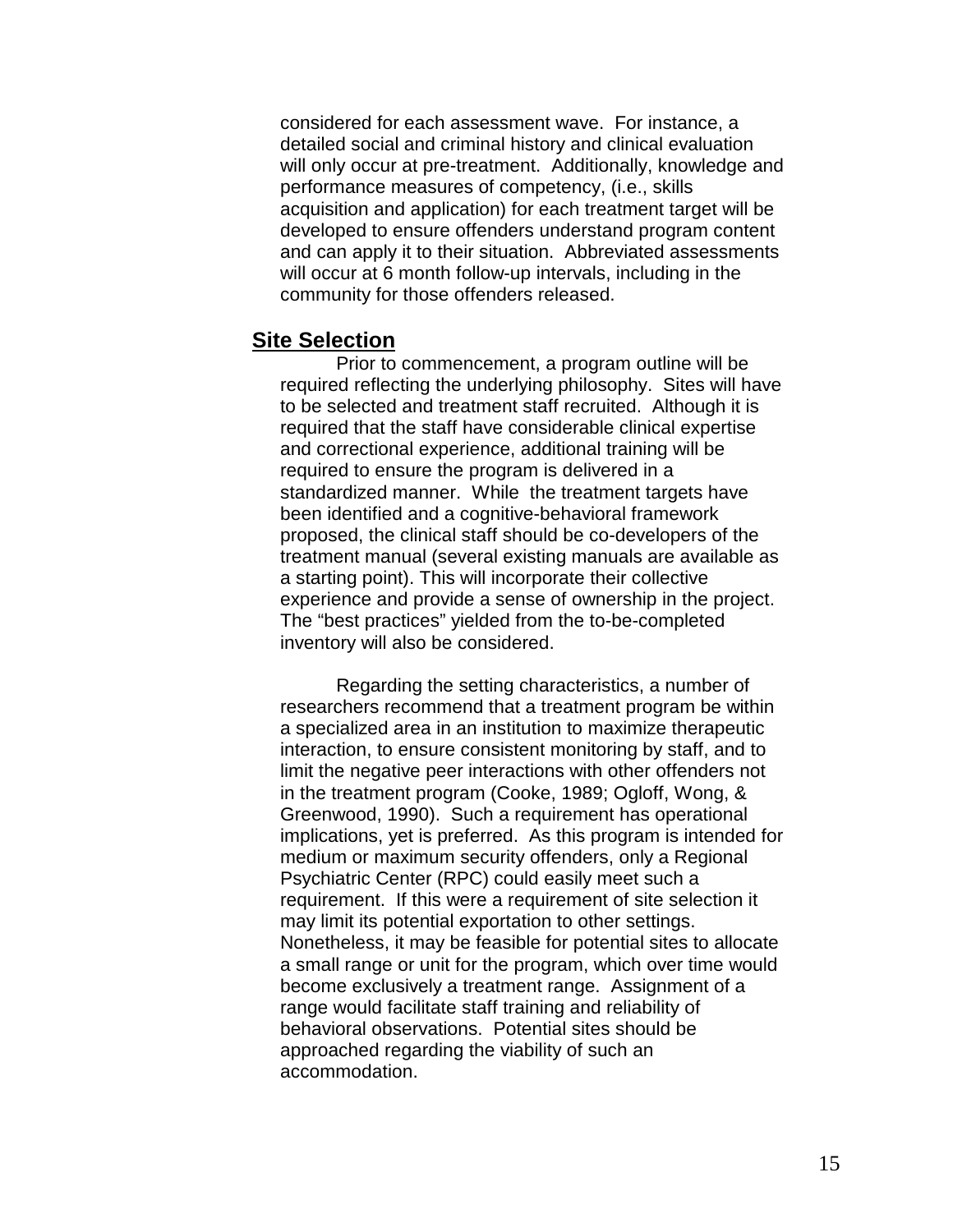### **Qualifications of Staff**

It is proposed that a pilot *treatment program* be provided at three separate sites, selected from different regions, over a period of three years. Each program will require two program deliverers or clinicians, one Ph.D. level psychologist and one social worker/nurse/case management officer, preferably at the postgraduate level. Preferably, Service clinicians will be seconded to this project for the duration. The budget should include costs to back-fill with a term replacement.

#### **Program Description and Duration**

The program will be six months in duration, with provision for follow-up, post-treatment in the form of weekly group meetings. For the 3 year demonstration period, attendance will be closed admission. Once the group of 10 offenders begins, others cannot be admitted until a new group starts. The program will be 4 half-days of group work and a minimum of two individual session per week. Each clinician will serve as the primary therapist for half the group. The program deliverers will meet weekly for half a day to review the group and discuss individual sessions. They will co-author post-treatment reports.

Other considerations are treatment follow-up sessions, e.g., relapse prevention component for those offenders not released; varying level of community supervision/intervention; and, components or factors which contribute to successes. It is likely that at the end of Year I, formal follow-up in the form of weekly relapse prevention groups will be required. Graduates, correctional staff, and decision-makers will wish to have a vehicle to ensure treatment gains are sustained. As offenders are transferred to reduced security, there will be an additional need for follow-up in the form of relapse prevention groups. The program could also be provided, as described for institutional settings, in the community as a separate pilot site. Regardless, as sufficient offenders begin to be released to the community, post-release programming for treatment continuity must be developed and funded. This is consistent with attempts to develop management strategies for high risk offenders released to the community. A highly structured program would be available with clear guidelines regarding the sharing of information and supervision requirements.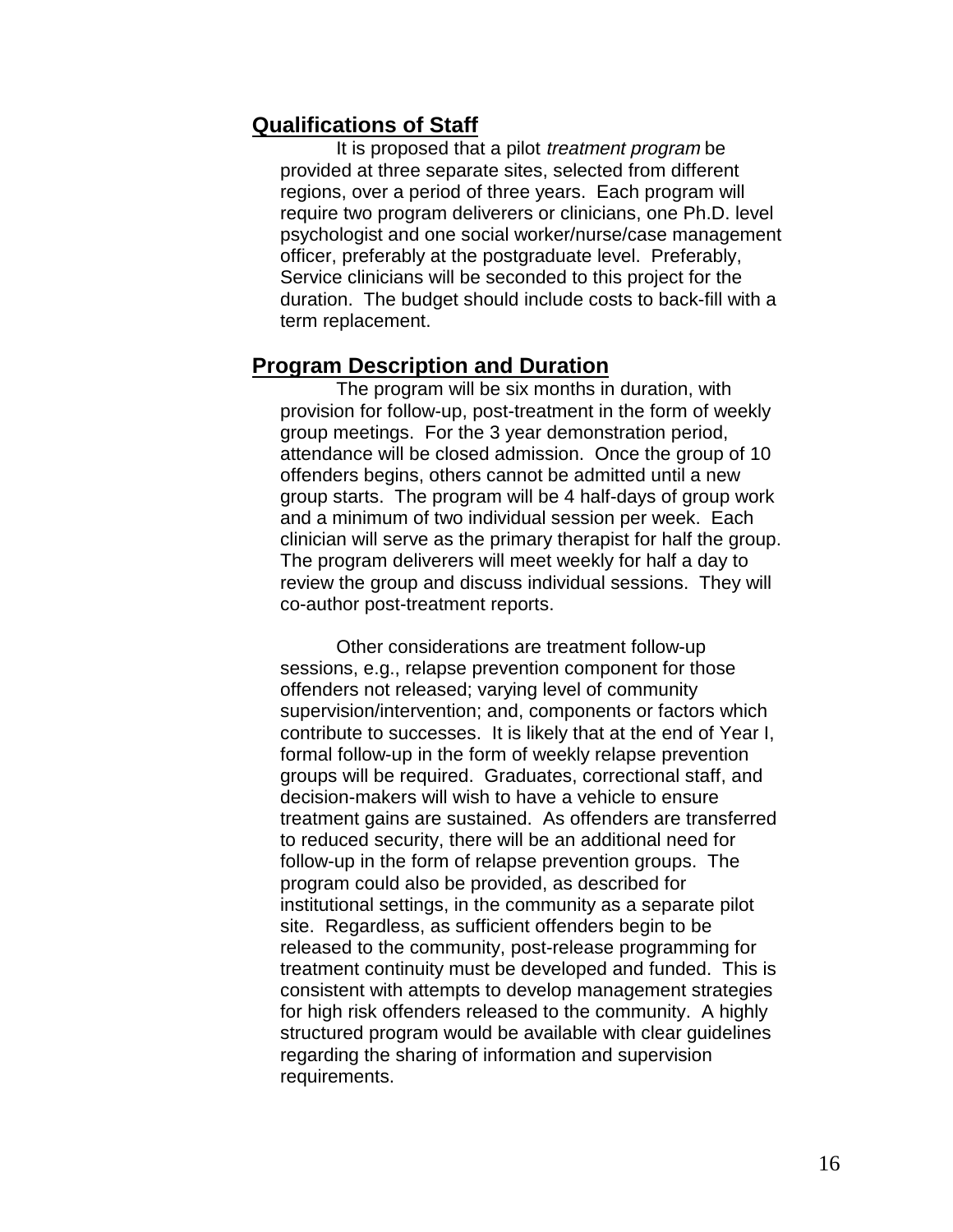### **Sample Size**

In order to investigate program effectiveness, a sufficient number of offenders and controls must be available. It is proposed the pilot project be comprised of the following phases: Phase I) pilot single site for one program (6 months) to make revisions and ensure there are no obstacles to full scale implementation at additional sites; Phase II) implementation at all sites, with a review after the first program - end of Year I; Phase III) continuance at sites with data entry for Year I - end of Year II; Phase IV) continuance at sites with data entry for Year II - end of Year III. Phase III will permit initial investigations of comparisons between treated and control groups on measures of treatment gain. Phase IV will permit initial outcome research. It is recommended that each site hire a part-time research assistant to complete ongoing assessments and data entry - 60 days per year. Further, the project will require a full-time research assistant beginning at Year II and continuing for up to 3 years (1 year analyses after the last group in Year III).

For illustrative purposes, assuming 3 sites, by the end of Year I, 40 offenders will have participated in the program (and 40 treated controls assessed). By Year II this will increase to 100 treated offenders, and by Year III to 160. Even with a 10% attrition rate, this will still yield 144 treated and 144 treated control subjects for comparison, with 3 sites.

#### **Overview of Treatment Programs**

 The Anger and Emotions Management Program (AEMP) is a 24 session cognitive-behaviorally based program that is delivered over a 12 week period. Program content is highlighted in Figure 2. It is a contemporary program in that it reflects current literature and conceptualizes offender's violence as primarily related to their deficits to identify and manage anger. Cognitions are emphasized, as are skills enhancement in the form of assertiveness and communications training. A relapse prevention component is intended to enhance generalization of treatment gains. Developed in 1993, the program has yet to be systematically evaluated and the assessment strategies of treatment gain remain limited. It is proposed this program be extended to 5 months in duration to control for the length alternate treatment program. This compromise is important so that each program is of comparable length. Otherwise offenders would likely refuse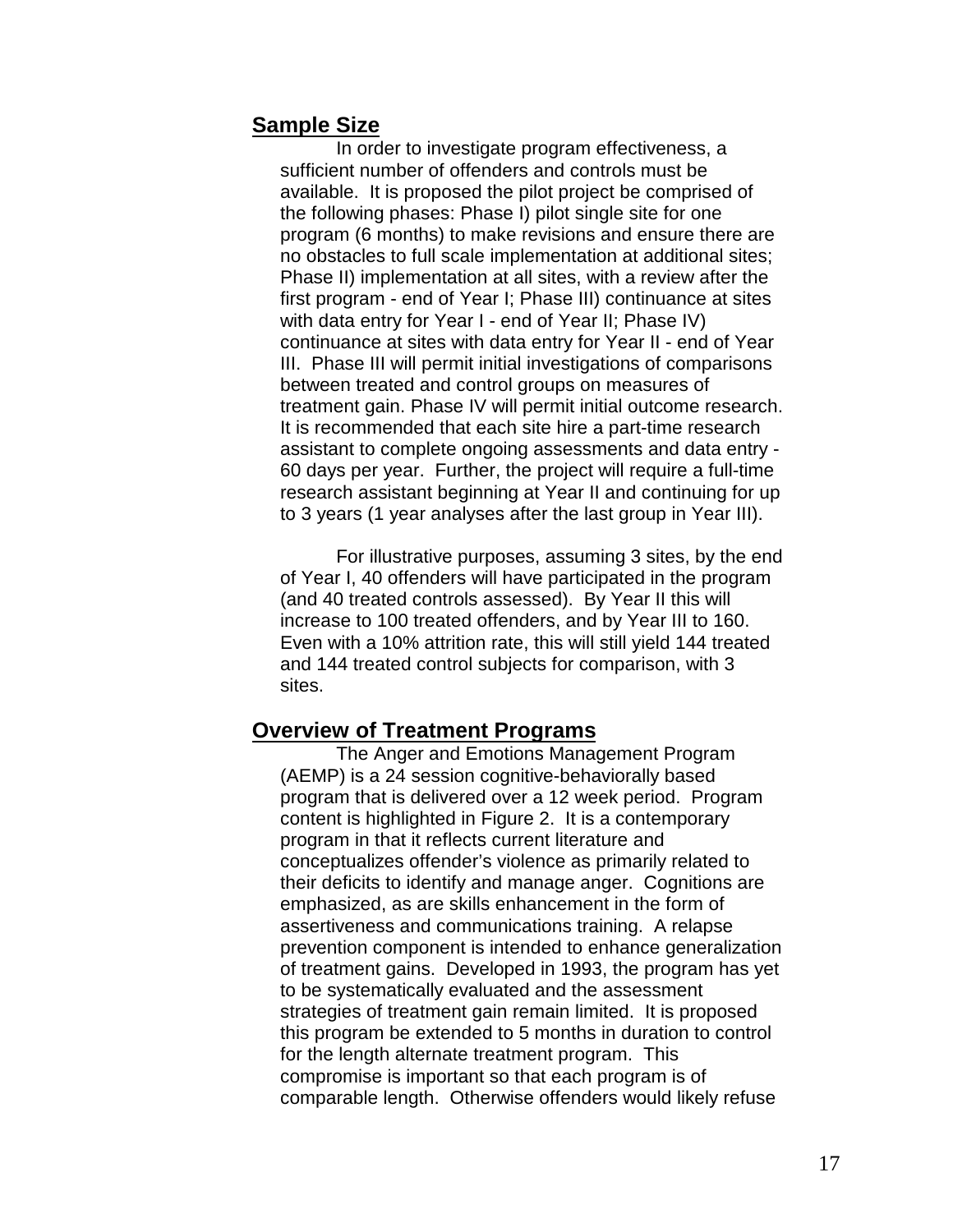to participate in a longer program, thus attrition rates would be different, significantly impeding interpretations of program effectiveness and comparisons between the treatment program (CMP) and treatment control program (AEMP).

The Cognitive Mediation Program (CMP) is an extension of work by Guerra and Slaby (1990). The conceptual model is that violent offenders have deficits in social-cognitive skills such as poor problem-solving, attribution of hostility towards others, and self-regulatory difficulties. Arousal and anger are seen to be parenthetic, rather than causal, from an information-processing perspective. In addition, work on resistant clients (Miller & Rollnick, 1991) indicates that engagement is central to issues of compliance and treatment gain. An overview of the treatment targets is presented in Figure 3. Considerable work has already been invested in the development of treatment strategies reflecting the targets in the CMP, yet these require integration and revision prior to implementation.

### **Research Framework**

Five areas are highlighted which would be systematically investigated during the course of the treatment program, but they would not detract from the intensity or duration of the treatment. Rather, the research initiative is cost effective because it takes advantage of data being collected for the purpose of evaluating program effectiveness and considers additional questions.

1. The primary goal of this initiative is the evaluation of program effectiveness. This pilot project will investigate process measures and outcome as reflected in the assessment of treatment gain section. While it is clear that intervention is not a panacea, the relative effectiveness of such a treatment program should assist in the selection of specific offenders into treatment and subsequent decisions regarding release.

2. As part of the initial assessment for the treatment program, a detailed social, clinical and criminal history will be compiled (protocols available upon request). This information will then be employed to develop typologies of violent offenders to empirically reflect the heterogeneity seen clinically. Such typology work with sex offenders has proved helpful in the areas of risk assessment and differential response to treatment. Initially the typologies will include historical information, but current clinical assessments and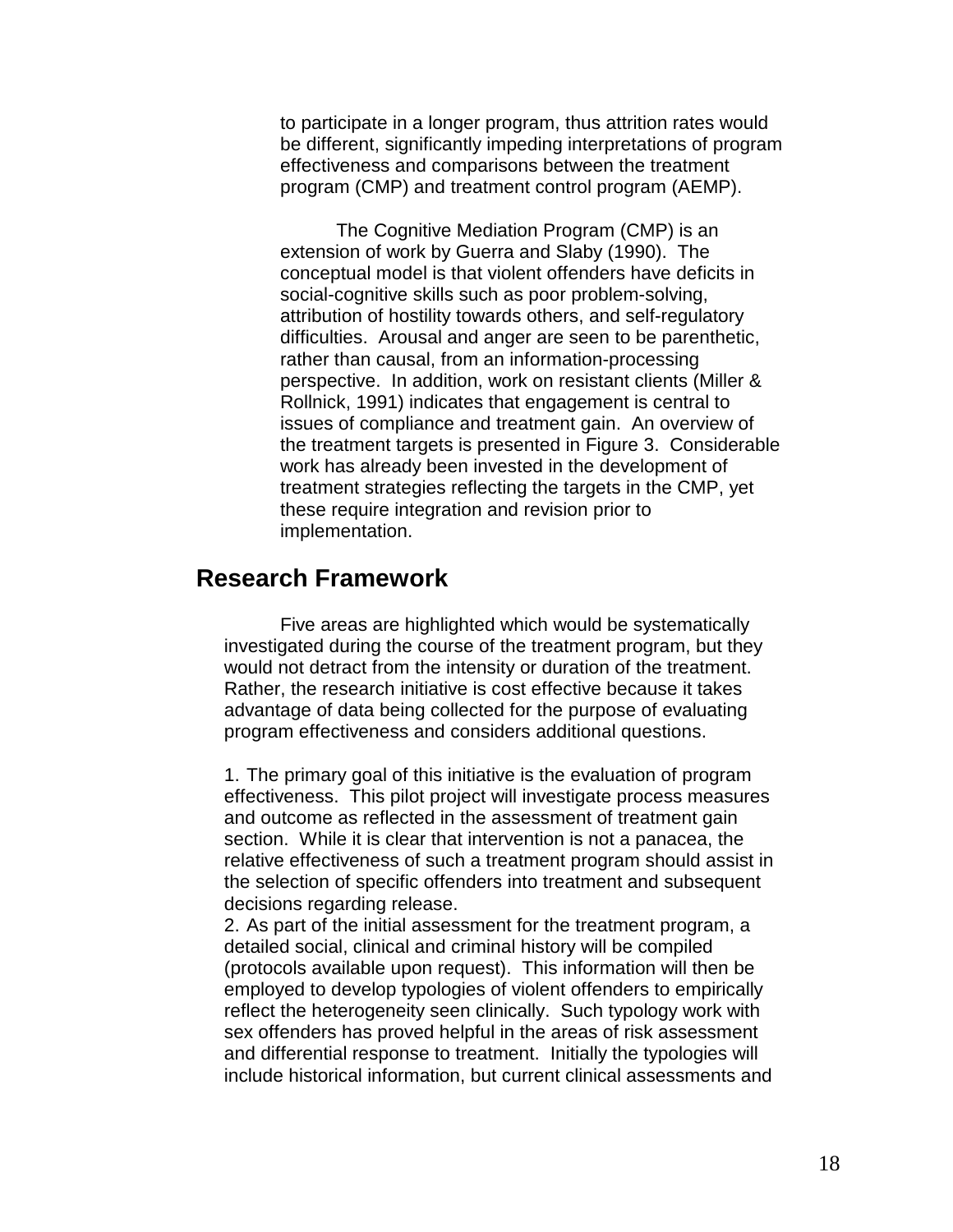treatment participation information will be included as dynamic variables.

3. Treatment responsivity is an important area about which little is known. A major contribution will be the development and potential validation of dynamic variables related to treatment performance and outcome. Such work would be relevant to other offender programs, e.g. substance abuse, cognitive skills, but may have to be revised for particular applications. The interaction between offender typologies and therapist characteristics should also be investigated. A related issue is the role of psychopathy as a moderator variable in treatment compliance and program efficacy. 4. The investigation of social problem-solving deficits in violent offenders is fundamental to the model underlying the proposed treatment program. The role of impulsivity, anger, and schema will be considered in reviewing accuracy of problem definition and anticipated consequences in problem vignettes (Bettman, 1995). Comparisons between hypothetical versus real problem situations from the offense cycle analysis would also be of interest.

5. The final research initiative is the development and validation of a multi-method assessment strategy for violent offenders, reflecting the theoretical model noted previously. This assessment battery should inform psychologists regarding risk assessment, in that the relation between particular measures and indices of violence will be demonstrated. The typology data base and the assessment battery could be used to develop a retrospective risk assessment instrument. Follow-up would allow the development of a prospective prediction measure.

Both the research and clinical information will be maintained in separate confidential files. Summary reports of pre/process/post-treatment test results will be reviewed with the offender and placed on the psychology and case management files. This also applies to the final post-treatment report which will also be sent to the National Parole Board.

#### Approval and Resources

This proposal is to be presented to senior administrators for approval and resources. Pursuant to resourcing, several issues require resolution before implementation can proceed.

- Selection of sites and therapists/program deliverers
- Finalization of the treatment manual
- Finalization of the assessment battery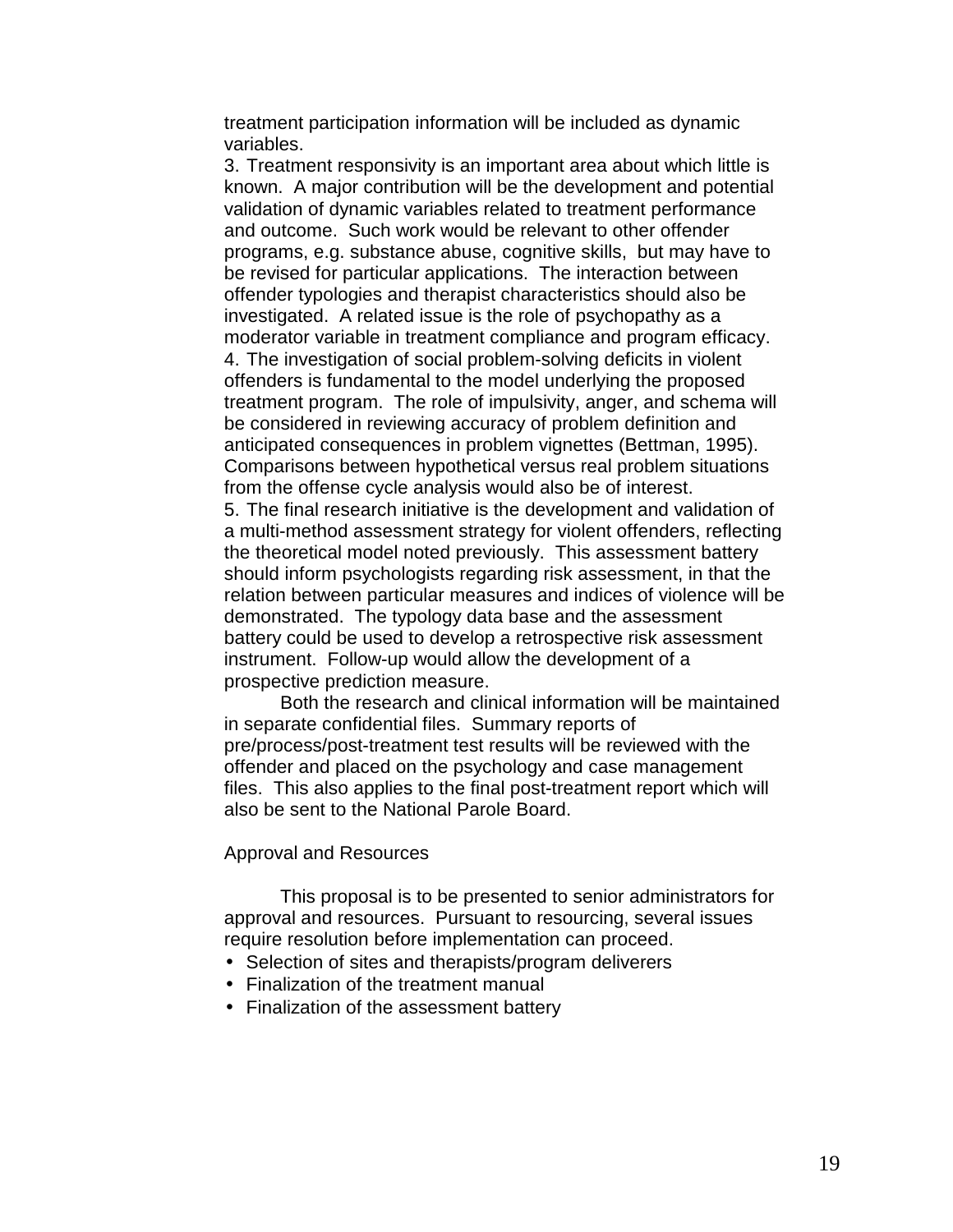## **Summary**

This project is intended to provide a controlled evaluation of a treatment program for persistently violent (non-sexual) offenders. Both the AEMP and the CMP will be contrasted with a no treatment control group. The interaction between types of violent offenders and various outcomes, including institutional violence and recidivism, will also be investigated. The program content and methodology reflect contemporary knowledge regarding violent offenders and good correctional treatment. Advances in assessment strategies will be shared with other settings with a view towards standardized assessment of treatment requirements for violent offenders. The utility of dynamic or treatment variables in the prediction of violent recidivism will be considered for incorporation into future versions of Offender Intake Assessment, re-assessment, and risk assessment training for correctional staff. Lastly, investigations of the diversity in the violent offender population and differential treatment effects will be completed. This may inform subsequent initiatives regarding hierarchical treatment for violent offenders.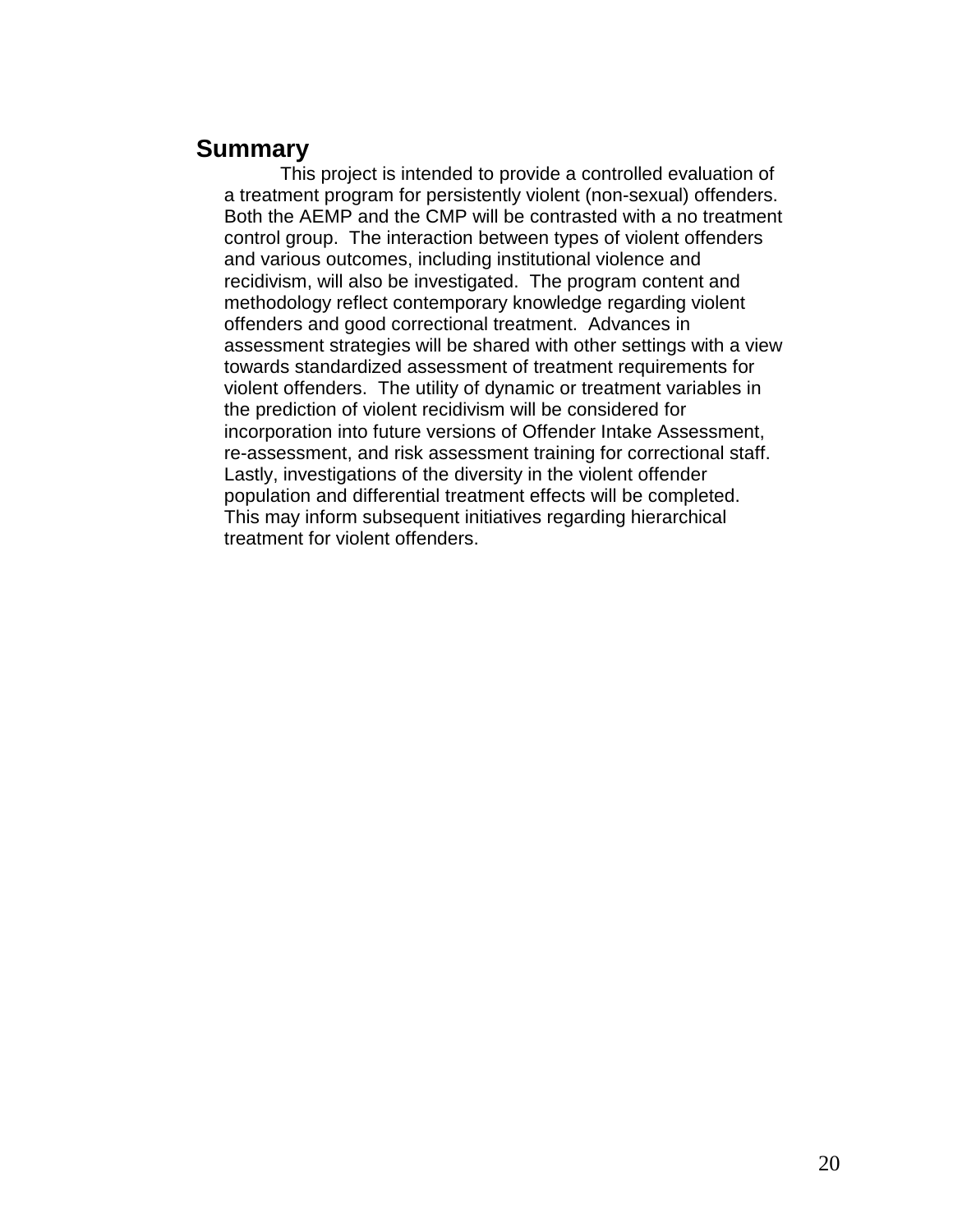## **References**

Agee, V. (1990). Rating scale for aggressive juveniles. Unpublished manuscript

Andrews, D.A. and Bonta, J. (1994). The psychology of criminal conduct. Cincinnati: Anderson Publishing.

Andrews, D.A., Zinger, I., Hoge, R.D., Bonta, J., Gendreau, P., & Cullen, F.T. (1990). Does correctional treatment work? A clinically relevant and psychologically informed meta-analysis. Criminology, 28, 369-404.

Andrews, D.A., Young, J.G., Wormith, J.S., Searle, C.A., & Kouri, M. (1973). The attitudinal effects of group discussions between young criminal offenders and community volunteers. Journal of Community Psychology, 1, 417-422.

Annis, H. (1986). A relapse prevention model for treatment of alcoholics. In W. E. Miller and N. Heather (Eds.), Treating addictive behaviors (pp. 407-435). New York: Plenum.

Barratt, E.S. (1994). Impulsiveness and aggression. In J. Monahan and H.J. Steadman (Eds.), Violence and mental disorder: Developments in risk assessment (pp. 61-79). Chicago: University of Chicago Press.

Baxter, D.J., Marion, A.J., & Goguen, B. (1995). Predicting treatment response in correctional settings. Forum in Corrections Research, 7, 38-41.

Bettman, M. (1995). Cognition and Criminal Violence. Manuscript in Preparation.

Blackburn, R. (1993). The Psychology of Criminal Conduct. Chichester, England: Wiley & Sons Ltd.

California Department of Mental Health, Sex Offender Treatment and Evaluation Project. (1988). Sex offender situational competency test. Unpublished Test.

Cooke, D.J. (1989). Containing violent prisoners: An analysis of the Barlinnie Special Unit. British Journal of Criminology, 29, 129-143.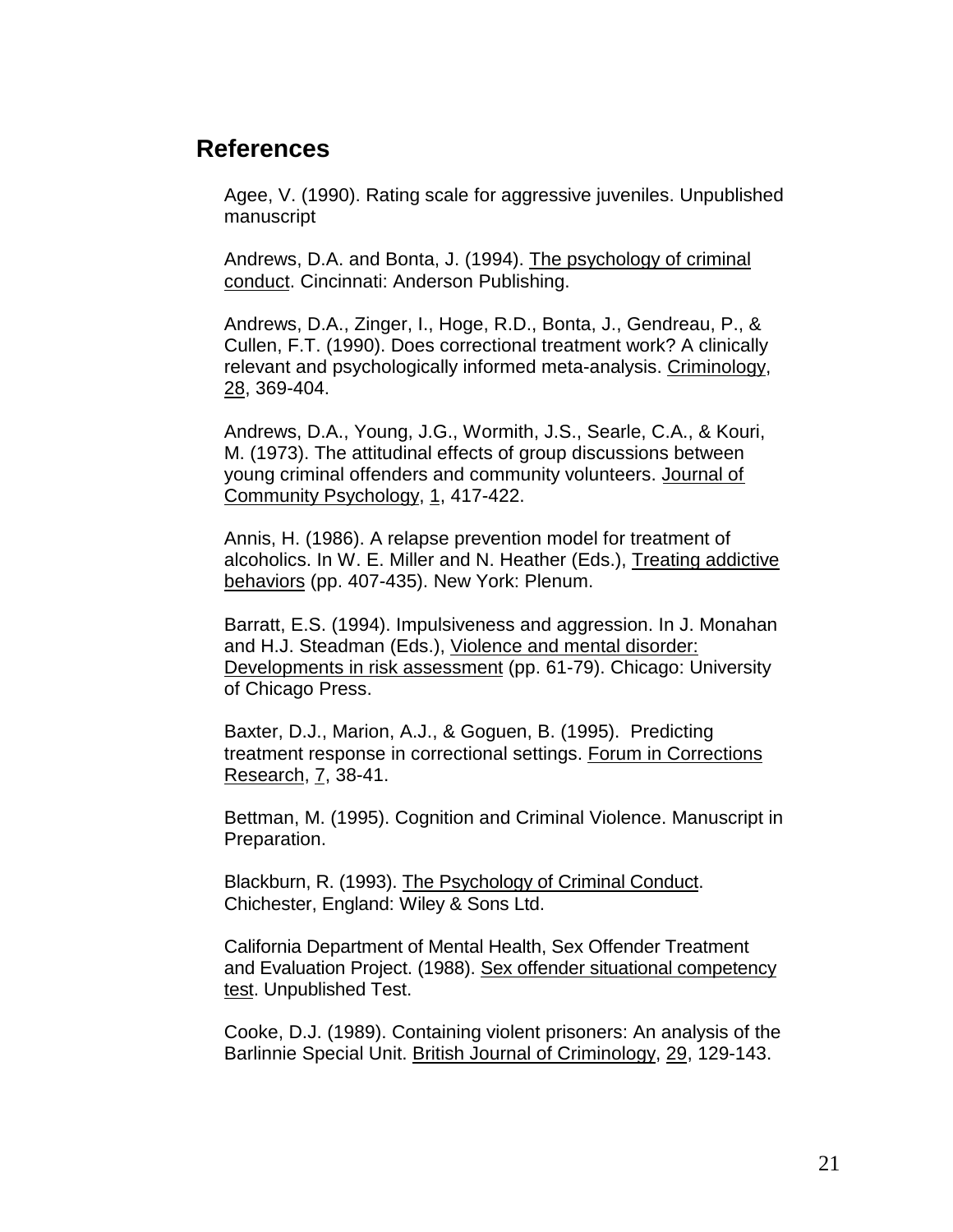Correctional Service of Canada. (1995). National Sex Offender Strategy, CSC. Ottawa, Canada: Author.

Dodge, K.A. (1986). A social-information processing model of social competence in children. In M. Perlmutter (Ed.), Minnesota Symposium on Child Psychology. Hillsdale, NJ: Erlbaum.

Gendreau, P. (in press). The principles of effective intervention with offenders. In A.J. Harland (Ed.). Choosing correctional options that work: Defining the demand and evaluating the supply. Thousand Oaks, CA: Sage.

Gendreau, P., Little, T., & Goggin, C. (1995). A meta-analysis of the predictors of adult offender recidivism: Assessment guidelines for classification and treatment. Ministry Secretariat, Solicitor General of Canada, Ottawa.

Heilbrun, K.S., Bennett, W.S., Evans, J.H., Offult, R.A., Reiff, H.J., & White, A.J. (1992). Assessing Treatment in Mentally Disordered Offenders: Strategies for improving reliability. Forensic Reports, 5, 85-96.

Lipsey, M., & Wilson, D.B. (1993). The efficacy of psychological, educational, and behavioral treatment: Confirmation from metaanalysis. American Psychologist, 48, 1181-1209.

Marques, J.K., Day, D.M., Nelson, C., & West, M.A. (1994). Effects of cognitive-behavioral treatment on sex offender recidivism: Preliminary results of a longitudinal study. Criminal Justice and Behavior, 21, 28-54.

Motiuk, L.L., Belcourt, R., & Bonta, J. (1995). Managing high-risk offenders: A post-detention follow-up. Research Report R-39. Ottawa: Correctional Service of Canada.

Motiuk, L.L. & Brown, S.L. (1994). Offender needs identification and analysis in community corrections, Forum, 6, 14-16.

Motiuk, L.L. and Brown, S.L. (1993). The validity of offender needs identification and analysis in community corrections. Research Report R-34. Ottawa: Correctional Service of Canada.

Newman, J.P. (1990). Self-regulatory failures in criminal psychopathy. Proceedings of third symposium on violence and aggression. Saskatoon, Sask.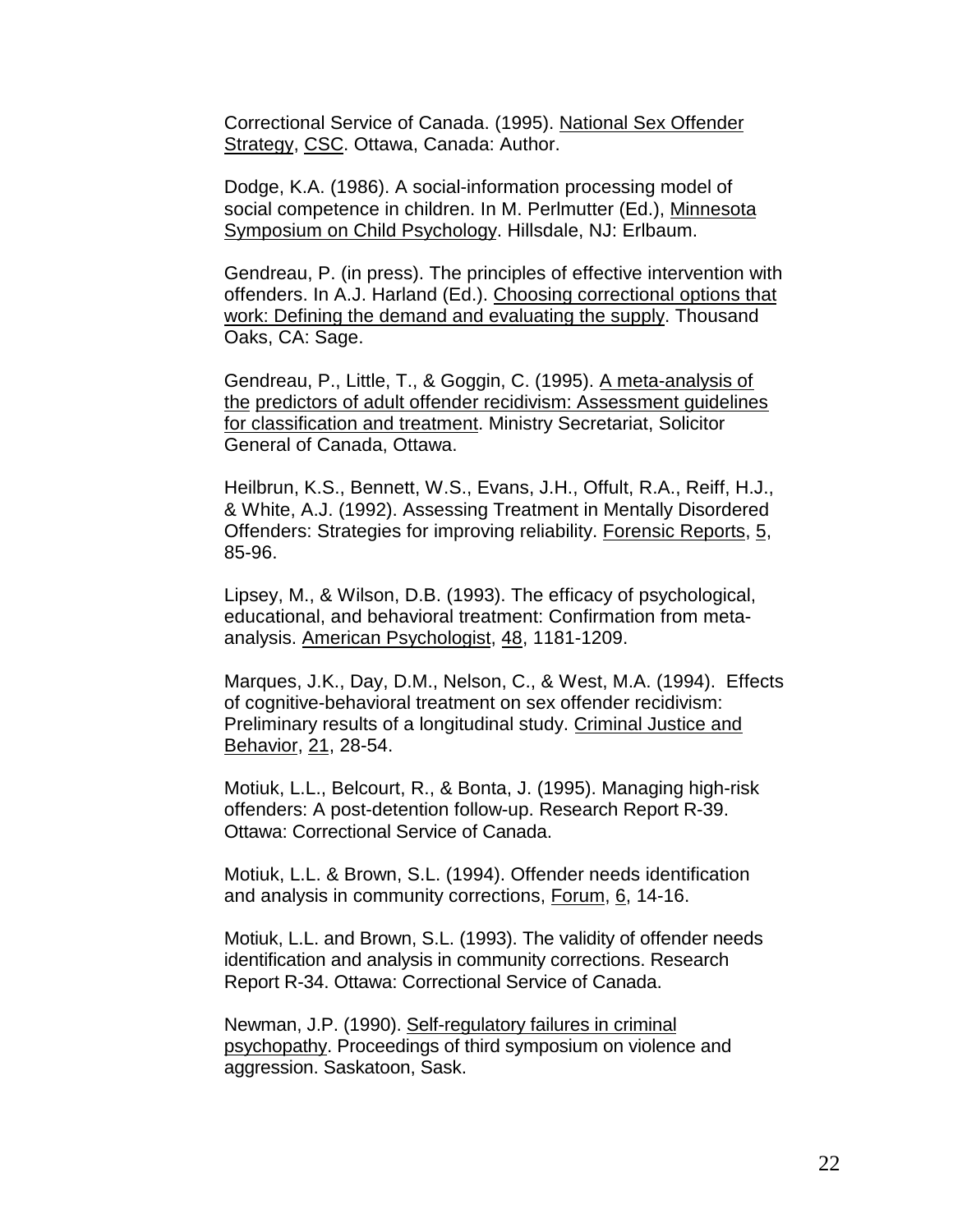Newman, J.P., & Wallace, J.F. (1993a). Psychopathy and cognition. In K.S. Dobson and P.C. Kendall (Eds.), Psychopathy and Cognition, (pp. 293-349). Orlando, FL: Academic Press, Inc.

Newman, J.P., & Wallace, J.F. (1993b). Diverse pathways of deficient self-regulation: Implications for disinhibitory psychopathology in children. Clinical Psychology Review, 13, 721- 740.

Novaco, R.W. (1994). Anger as a risk factor for violence among the mentally disordered. In J. Monahan and H.J. Steadman (Eds.), Violence and mental disorder: Developments in risk assessment. Chicago: University of Chicago Press.

Novaco, R.W., & Welsh, W.N. (1989). Anger disturbances: Cognitive mediation and clinical prescriptions. In K. Howells and C.R. Hollin (Eds.), Clinical Approaches to Violence, (pp. 39-60). London: John Wiley & Sons Ltd.

Ogloff, J.P.R., Wong, S., & Greenwood, A. (1990). Treating criminal psychopaths in a therapeutic community program. Behavioral Sciences and the Law, 8, 81-90.

Pithers, W. D. (1990). Relapse prevention with sexual aggressors: A method for maintaining therapeutic gain and enhancing external supervision. In W. L. Marshall, D. R. Laws, and H. E. Barbaree (Eds.), Handbook of Sexual Assault: Issues, Theories, and Treatment of the Offender. New York: Plenum.

Prentky, R. (1995). Assessment and treatment of rape in the United States. Paper presented at the 4th International Conference on Treatment of Sexual Offenders. Free University, Amsterdam, Amsterdam.

Prochaska, J.O., DiClemente, C.C., & Norcross, J.C. (1992). In search of how people change: Applications to addictive behaviors. American Psychologist, 47, 1102-1114.

Quinsey, V.L., Rice, M.E., & Harris, G.T. (1995). The actuarial prediction of sexual recidivism. The Journal of Interpersonal Violence, 10, 85-105.

Quinsey, V.L., Rice, M.E., Harris, G.T., and Lalumière, M.L. (1993). Assessing treatment efficacy in outcome studies of sex offenders. Journal of Interpersonal Violence, 8, 512-523.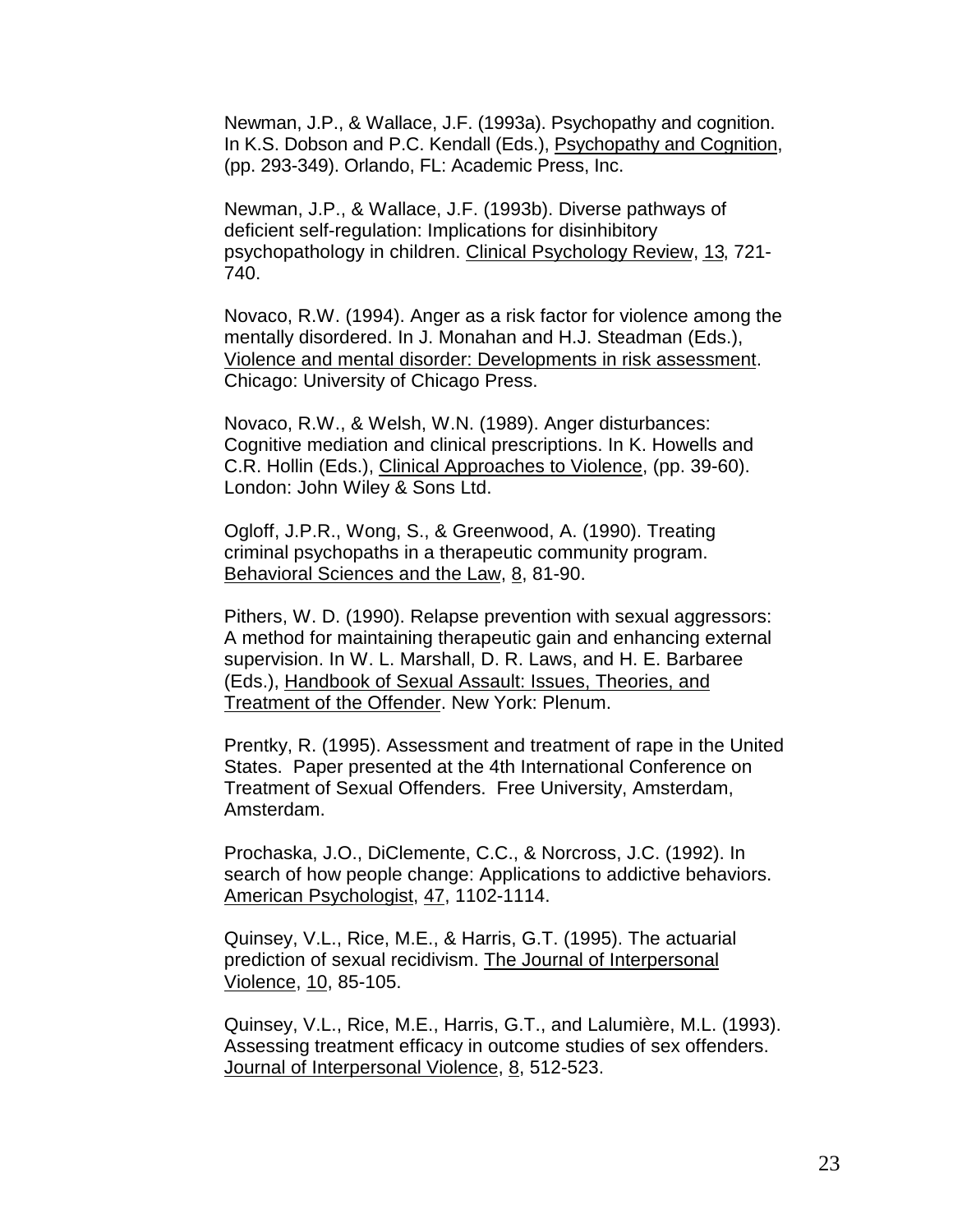Rice, M.E. and Harris, G.T. (1993). Treatment for prisoners with mental disorder. In J.H. Steadman and Cocozza (Eds.), Mental illness in America's prisons. Seattle, WA: National Coalition for the Mentally Ill in the Criminal Justice System.

Rice, M.E., Harris, G.T., Quinsey, V.L., & Cyr (1990). Planning treatment programs in secure psychiatric facilities. In D.N. Weisstub (Ed.), Law and mental health: International perspectives, Vol. 5, (pp. 162-230). New York: Pergamon Press.

Rice, M.E., Harris, G.T., Quinsey, V.L., Harris, A.J., & Lang. C. (in press). Treatment of forensic patients. In Sales, B., & Shah, S. (Eds.). Mental health and the law: Research, policy, and practice.

Serin, R.C. (1994). Treating violent offenders: A review of current practices. Research Report R-38. Ottawa: Correctional Service of Canada.

Serin, R.C. (1995). Psychopaths and treatment responsivity. Forum on Corrections Research, 7, 23-26.

Serin, R.C. (1993). Survey of Ontario Region anger control programs. Unpublished manuscript.

Serin, R.C. & Kuriychuk, M. (1994). Social and Cognitive Processing Deficits in Violent Offenders: Implications for Treatment, International Journal of Law and Psychiatry, 17, 431- 441.

Serin, R.C. & Kuriychuk, M. (1993). Aggressive Beliefs. Unpublished Test.

Slaby, R. G. and Guerra, N. G. (1988). Cognitive mediators of aggression in adolescent offenders: 1. Assessment. Developmental Psychology, 24, 580-588.

White, J.L., Moffit, T.E., Caspi, A., Bartusch, B.J., Needles, D.J., & Stouthamer-Loeber, M.D. (1994). Measuring impulsiveness and examining its relationship to delinquency. Journal of Abnormal Psychology, 103, 192-205.

Zillman, D. (1988). Cognition-excitation interdependencies in aggressive behavior. Aggressive Behavior, 14, 51-64.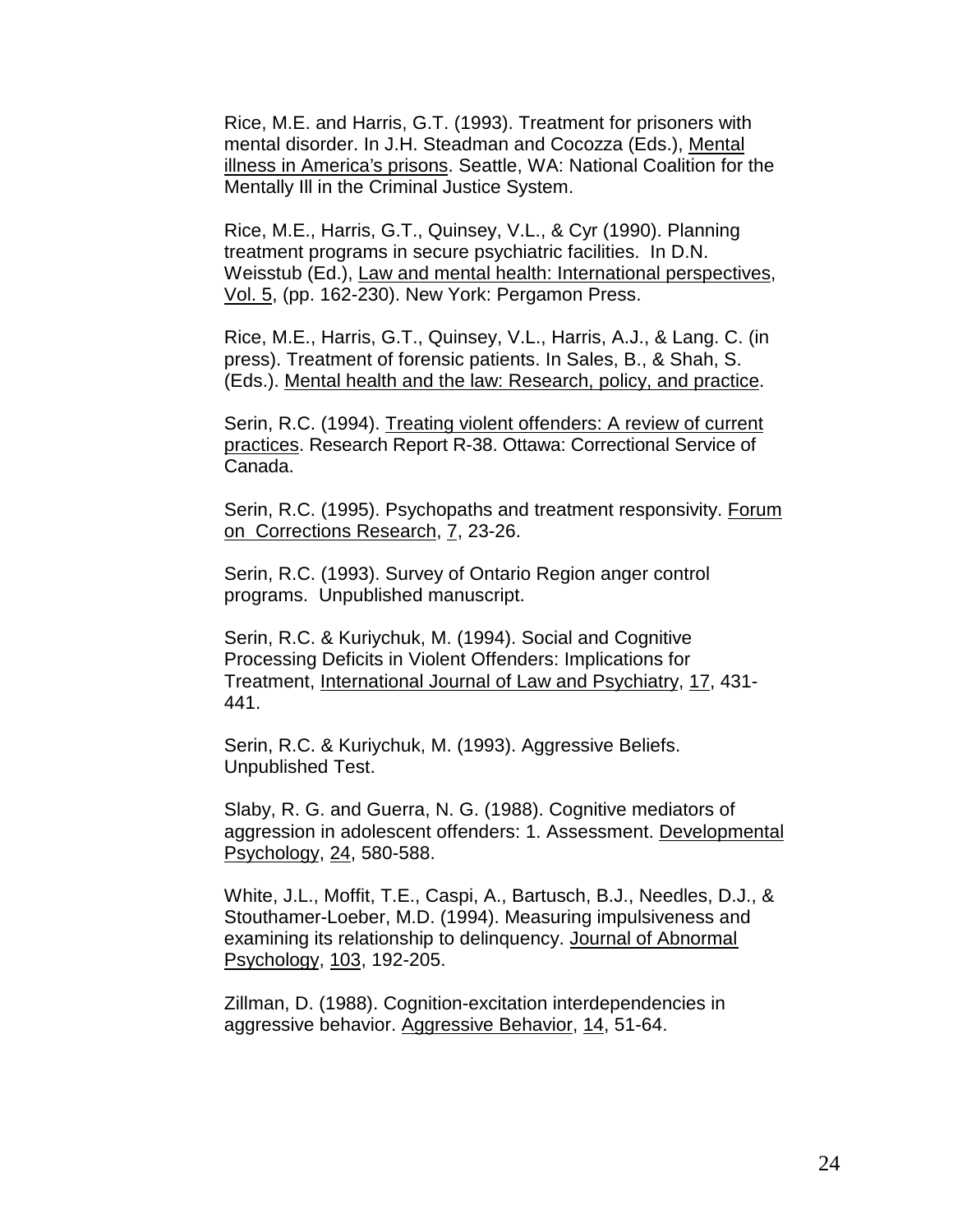# **Appendix A Treatment Targets and Suggested Testing**

### **(Note: This requires further consultation before being finalized)**

| <b>Target</b>               | Test(s)                                                        |
|-----------------------------|----------------------------------------------------------------|
| Personality                 | Revised Interpersonal Adjective Scales (Wiggins, 199)          |
| Anger                       | Novaco's Anger Inventory (1994)                                |
|                             | Anger Parameters (Novaco)                                      |
|                             | Anger Knowledge Questionnaire (Serin & Kuriychuk, 1993)        |
|                             | Situations-Reactions Hostility Inventory (Blackburn & Evens,   |
|                             |                                                                |
|                             | 1985)                                                          |
| Impulsivity                 | Eysenck's 17                                                   |
|                             | Q-sort undercontrol                                            |
| Psychopathy                 | Revised Psychopathy Checklist (Hare, 1991)                     |
|                             | Belligerence Withdrawal Scale (Blackburn)                      |
| <b>Cognitive Processing</b> | Aggressive Beliefs (Bettman, 1995; Serin & Kuriychuk, 1993)    |
|                             | Card Playing Task (Newman, 1990)                               |
|                             | Attribution Vignettes (Serin, 1989)                            |
| Hostility                   | Buss Durkee Inventory (Buss & Durkee, 1957)                    |
| <b>Needs</b>                | Antecedents to Crime Inventory (Serin, 1994)                   |
|                             | Community Risk/Needs Scale (Motiuk, 1993)                      |
| Social Desirability         | Balanced Inventory of Desirable Responding (Paulus, 1984)      |
| <b>Substance Abuse</b>      | CLAI (MAST/DAST/Inventory of Drinking Situations)              |
| Empathy                     | Hogan's Empathy Scale Computerized Task (Newman, 1995)         |
|                             | Victim Empathy (to be developed)                               |
| <b>Interpersonal Style</b>  | Agee (1992)                                                    |
|                             | Chart of Interpersonal Reactions in Closed Living Environments |
|                             | (Blackburn, 1994)                                              |
| Intelligence                | <b>Multidimensional Aptitude Test Battery</b>                  |
| <b>Moral Reasoning</b>      | ?                                                              |
| Assertiveness               | $\mathcal{P}$                                                  |
| Treatability                | Serin & Kennedy (1995)                                         |
| Problem-solving             | Vignettes (Bettman, 1995)                                      |
| <b>Criminal Attitudes</b>   | Criminal Sentiments Scale (Andrews & Wormith, 1994)            |
| <b>Social Skills</b>        | 2                                                              |
| <b>Additional Risk</b>      |                                                                |
|                             | Level of service Inventory - Revised (LSI-R)                   |
| <b>Scales</b>               |                                                                |
|                             | Statistical Information on Recidivism Scale (GSIR)             |
|                             | Risk Assessment Guide (RAG; Webster et al., 1994)              |
| <b>Innovations</b>          |                                                                |
| Schema, problem-            | Computerized vignettes, assessment of anticipated              |
| solving                     | consequences                                                   |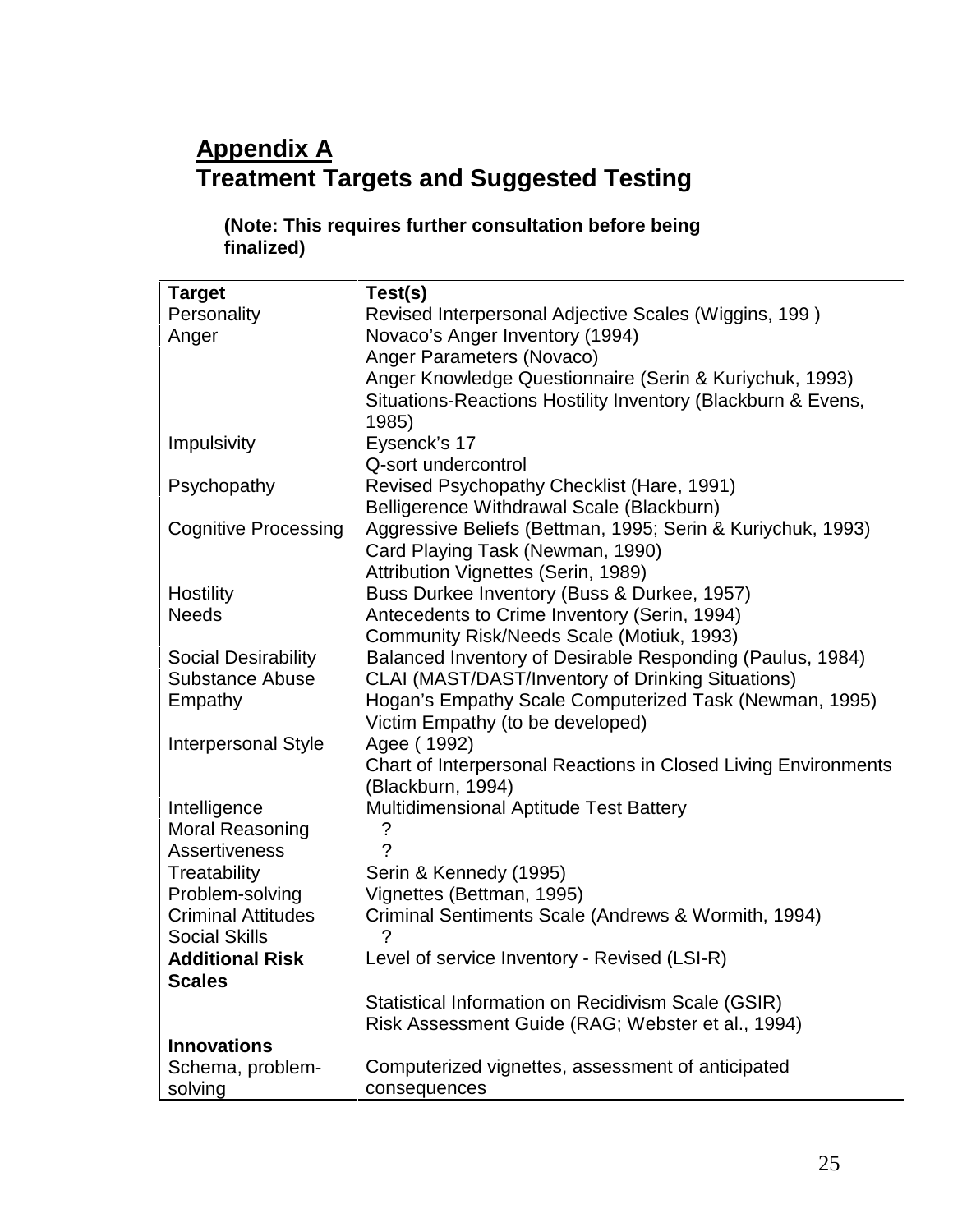Schema, empathy Digitalized computer presented stimuli, plus response latencies Impulsivity Responce latencies Empathy Computerized task (Newman, 1995)

# **Appendix B Responsivity Factors**

1. Completion of Treatability Section from Psychological Intake Assessment Protocol (considers motivation, prior treatment participation, denial, etc.)

2. Age

3. Clinical/social history from PIA

4. Intelligence (see above)

5. Psychopathy

6. Internalization of treatment materials (to be adapted from Miller & Rollnick, 1991)

7. Attachment (capacity to emotionally interact with another) - to be developed

8. Measure of treatment gain (knowledge, performance) - draft available for some treatment targets, to be developed

9. Competency - to be developed from sex offender materials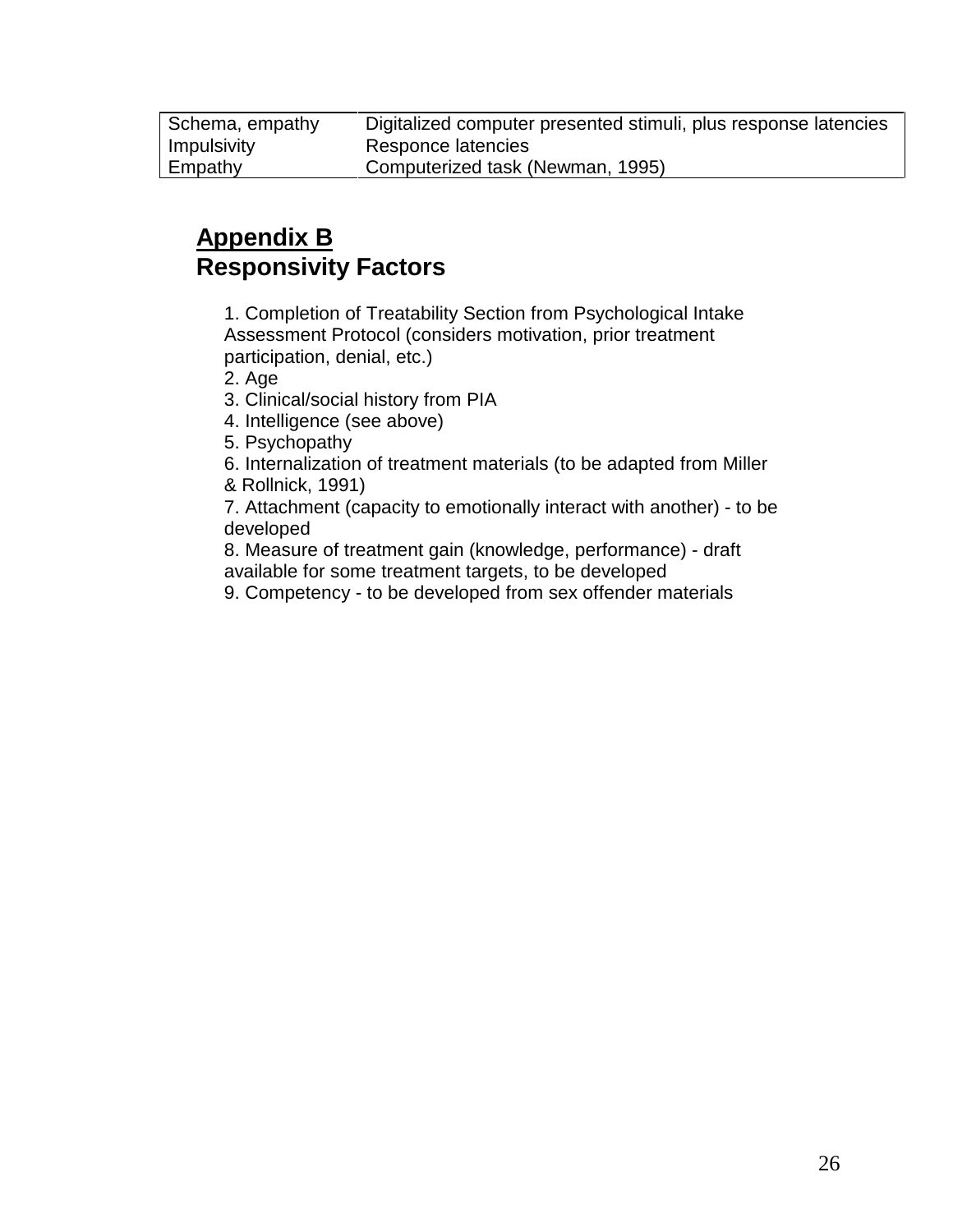# **Appendix C Admission Criteria and Program Rules**

1. Three or more convictions for assaultive/violent behaviour **or**

2. Evidence of persistent institutional violence (assaults, threats towards staff or offenders).

- 3. Within 2 years of SRD or WED.
- 4. Willing to commit to the full 6 months of the program.
- 5. Not presently actively psychotic.
- 6. In regular population.
- 7. Must agree to group and individual sessions.
- 8. Grade 8 literacy level or comparable reading skills.

#### **Program Rules**

1. No violence within group.

2. Group information remains confidential (exceptions relate to threat of harm or safety issues including within institution).

3. Regular attendance is mandatory. Missing more than 2 sessions per week without prior approval (e.g., for PFV) or medical reasons for a maximum of 10 sessions per program may result in expulsion. 4. Assigned homework must be completed.

5. Informed consent (voluntary and unrelated to release decisions) and group contract (permission to videotape) forms completed.

6. Weekly behavioral checklists (point system) completed by

program deliverers. Monthly checklists completed by other staff.

7. Post-treatment report shared with offender and CSC/NPB.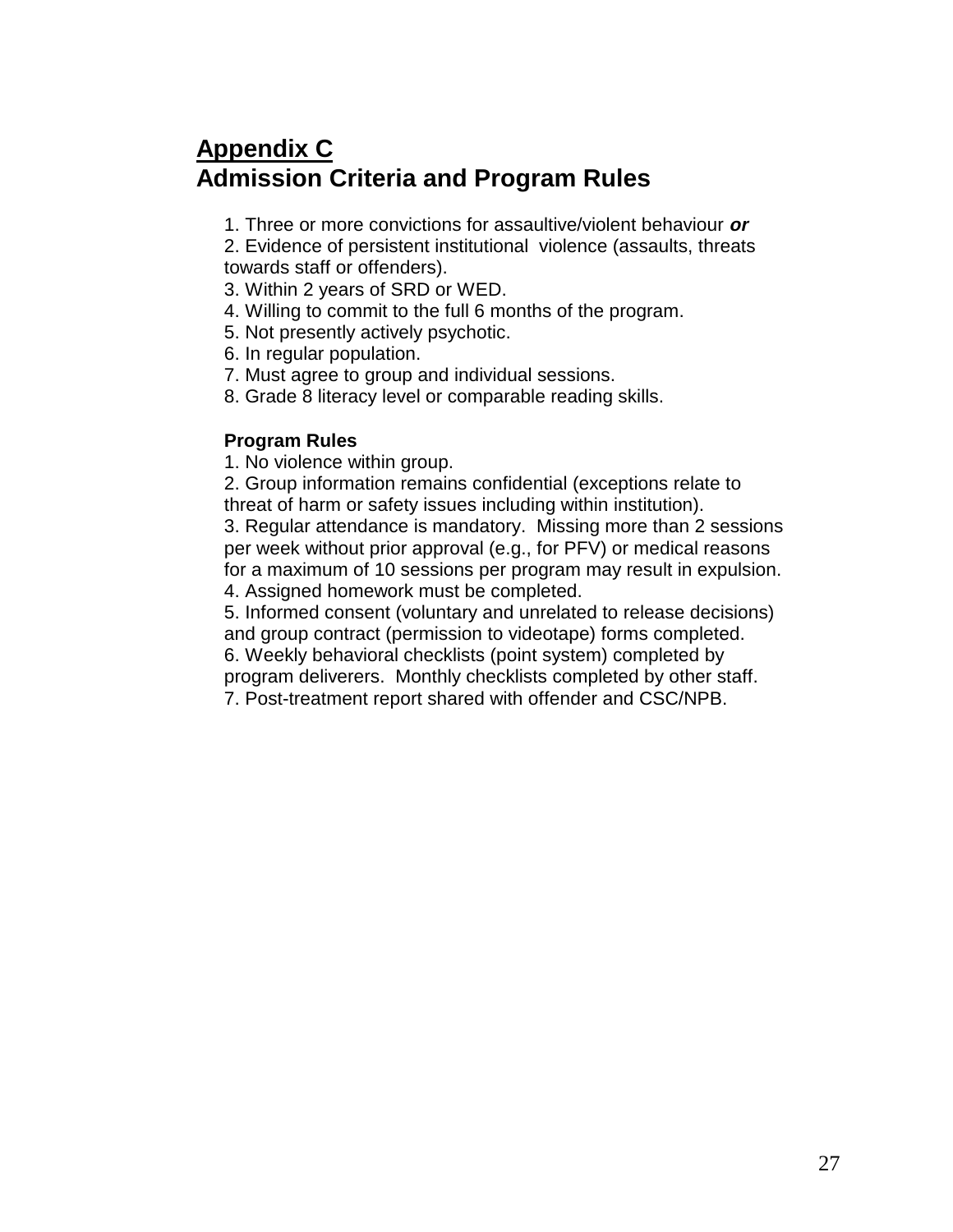# **Figure 1 Research Design Flow Chart**

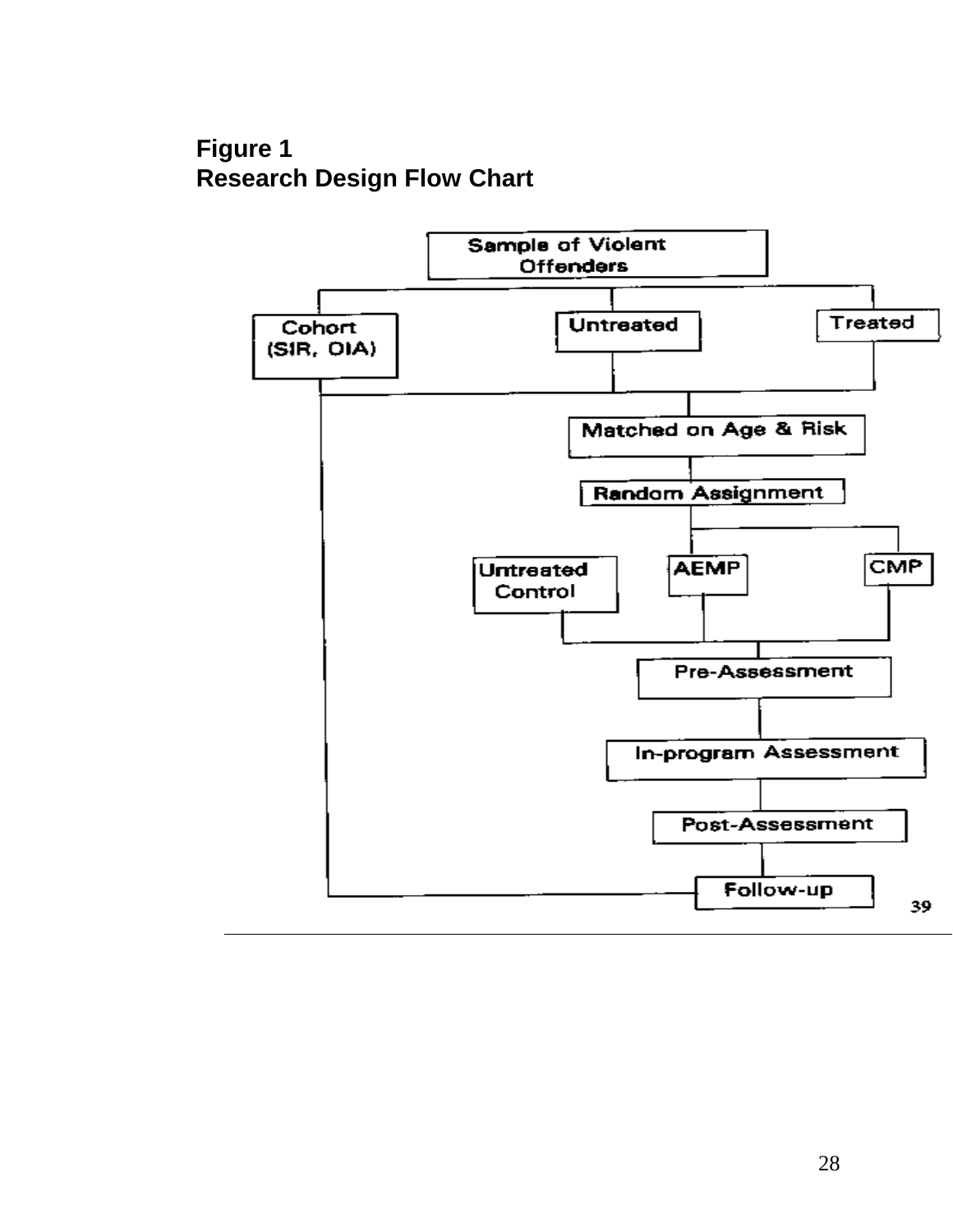**Figure 2 Anger and Emotions Management Program**

> **Anger and Emotions** Management Program

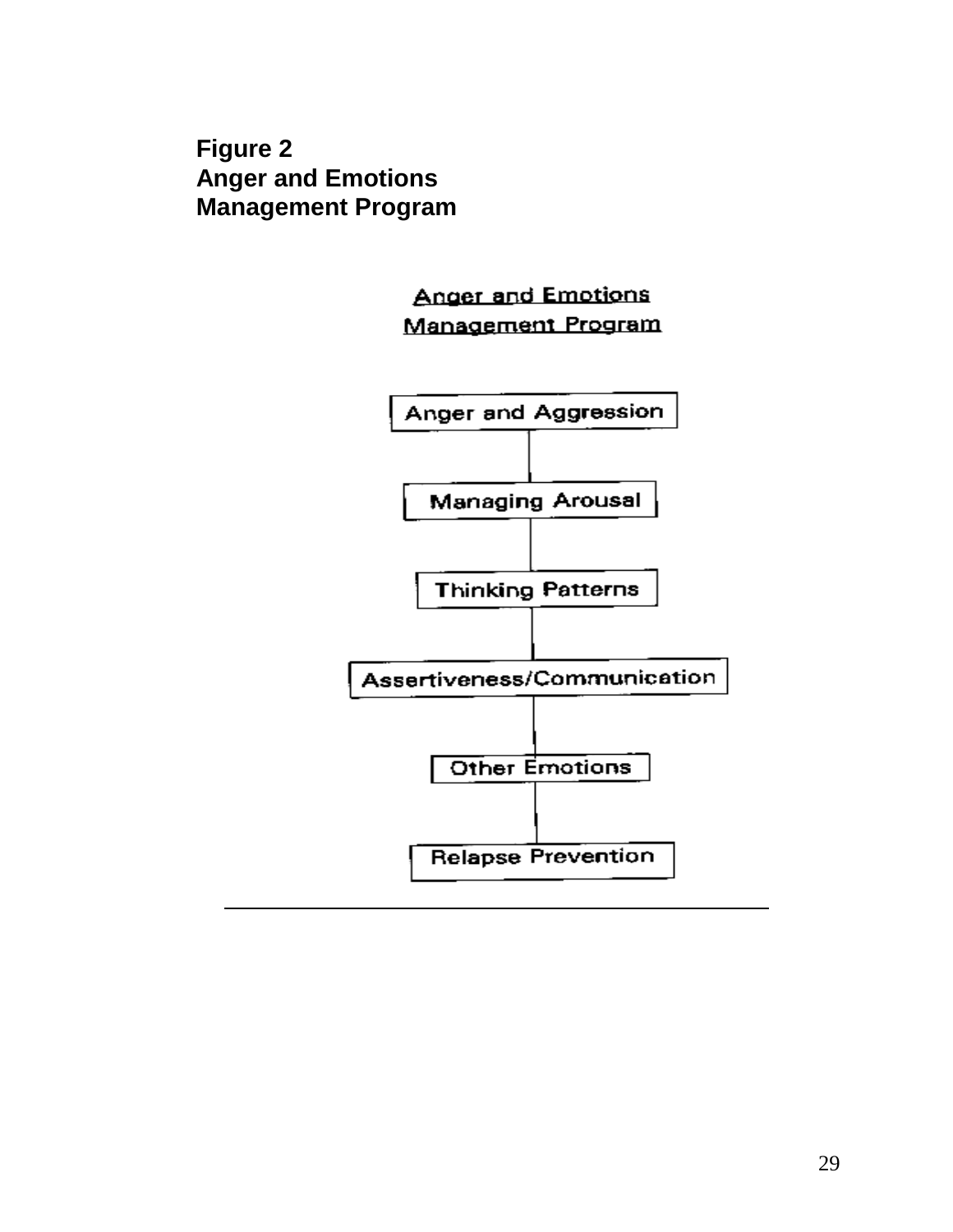# **Figure 3 Cognitive Mediation Program Content Areas**